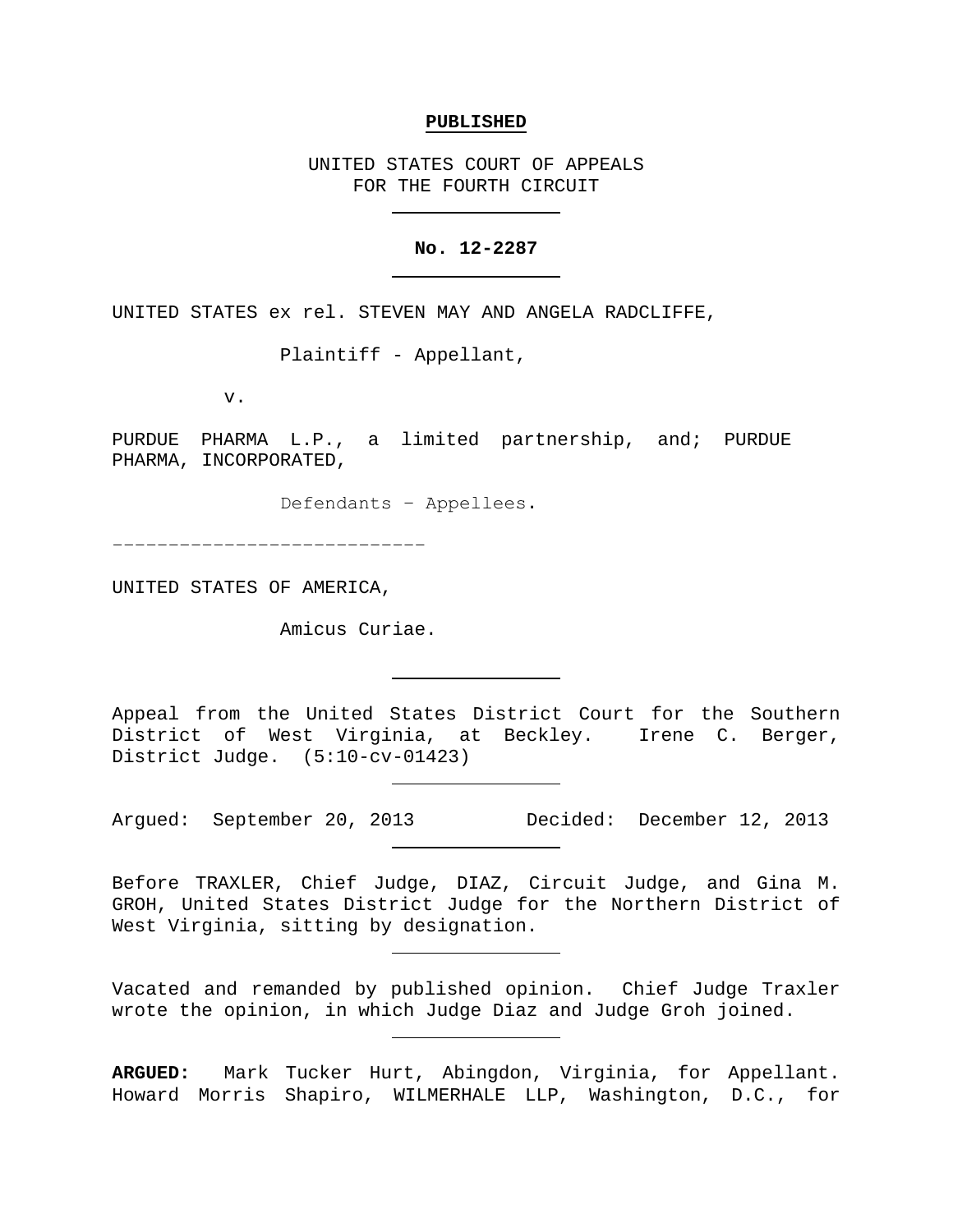Appellees. Henry C. Whitaker, UNITED STATES DEPARTMENT OF JUSTICE, Washington, D.C., for Amicus Curiae. **ON BRIEF:** Paul W. Roop, II, ROOP LAW OFFICE, LC, Beckley, West Virginia, for Appellant. Jennifer M. O'Connor, Christopher E. Babbitt, Daniel Winik, WILMER CUTLER PICKERING HALE AND DORR LLP, Washington, D.C., for Appellees. Beth S. Brinkmann, Acting Assistant Attorney General, Michael S. Raab, Civil Division, UNITED STATES DEPARTMENT OF JUSTICE, Washington, D.C., for Amicus Curiae.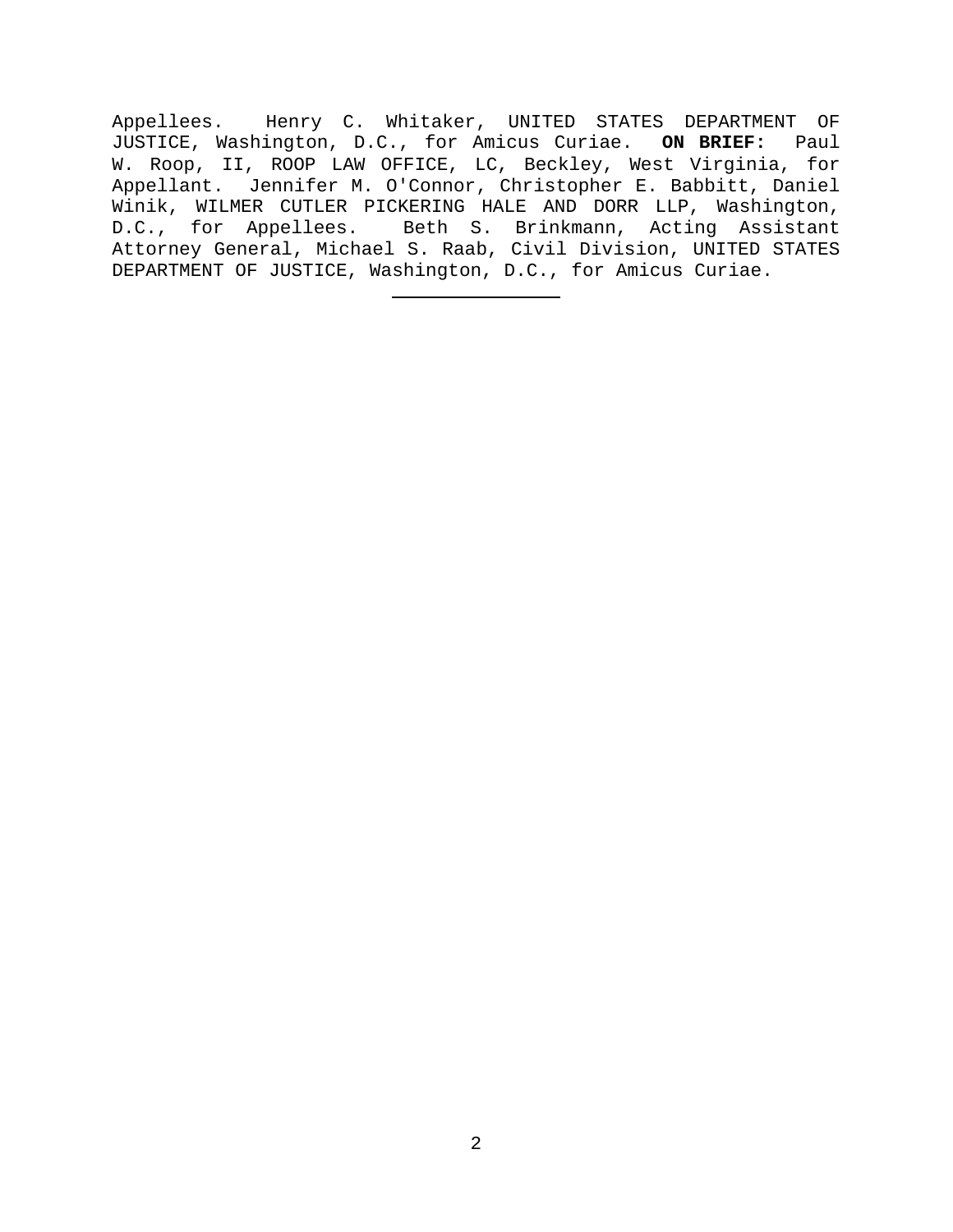TRAXLER, Chief Judge:

Appellants Steven May and Angela Radcliffe brought this action under the False Claims Act, 31 U.S.C. §§ 3729-33 (the "FCA"), against Purdue Pharma L.P. and Purdue Pharma, Inc. (together, "Purdue"). Giving preclusive effect to this court's decision in United States ex rel. Radcliffe v. Purdue Pharma L.P., 600 F.3d 319 (4th Cir. 2010), the district court dismissed the action on res judicata grounds. Because we agree with the appellants that this action is not barred by res judicata, we vacate the decision of the district court and remand for further proceedings.

# I.

Mark Radcliffe, the husband of appellant Angela Radcliffe, was a district sales manager for Purdue. Radcliffe was laid off as part of a reduction in force in June 2005, and he subsequently executed a general release (the "Release") of all claims against Purdue in order to receive an enhanced severance package. Radcliffe thereafter filed an FCA action against Purdue ("Qui Tam  $I'$ )<sup>[1](#page-2-0)</sup> in which he alleged that Purdue falsely marketed its narcotic pain medication OxyContin to physicians as being twice as potent as MS Contin (a cheaper, off-patent drug

<span id="page-2-0"></span> $1$  "A private enforcement action under the FCA is called a qui tam action, with the private party referred to as the<br>'relator.'" United States ex rel. Eisenstein v. City of New United States ex rel. Eisenstein v. City of New York, 556 U.S. 928, 932 (2009).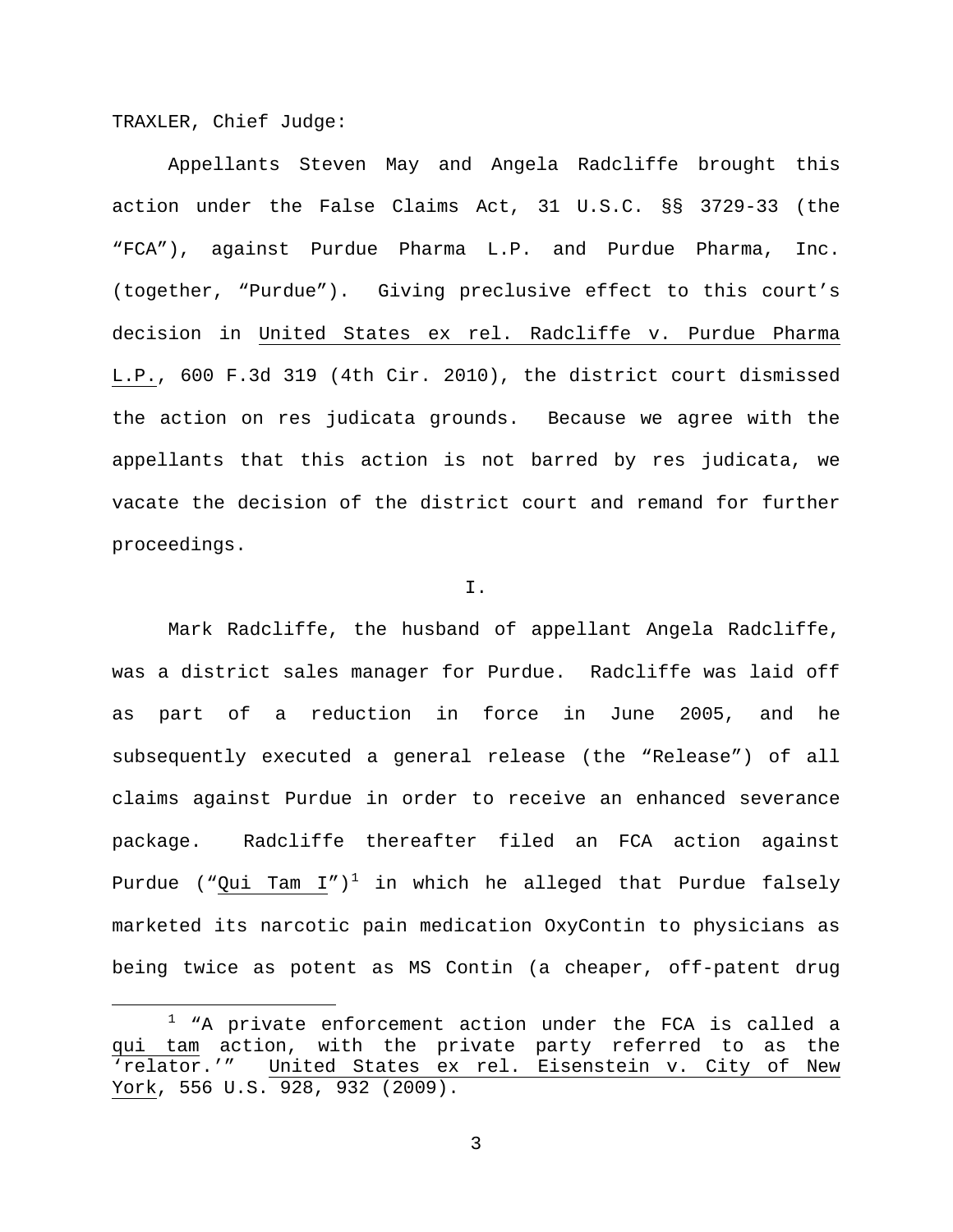also manufactured by Purdue), thus making it appear that OxyContin was cheaper per dose than MS Contin. The government investigated Radcliffe's allegations and declined to intervene in his action.

The district court eventually dismissed Qui Tam I with prejudice, concluding that Radcliffe's amended complaint did not satisfy the heightened pleading requirements of Rule 9. See Fed. R. Civ. P. 9(b) ("In alleging fraud or mistake, a party must state with particularity the circumstances constituting fraud or mistake. . . ."). On appeal, we affirmed the withprejudice dismissal on alternate grounds, concluding that the Release barred Radcliffe's FCA claims. See Radcliffe, 600 F.3d at 333.

After we issued our opinion in Radcliffe, Steven May and Angela Radcliffe (the "Relators") commenced this FCA action against Purdue ("Qui Tam II") setting forth allegations nearly identical to those advanced by Mark Radcliffe in Qui Tam I. As noted, Angela Radcliffe is Mark Radcliffe's wife; Steven May was formerly a sales representative for Purdue under Mark Radcliffe's supervision.

Purdue moved to dismiss the Relators' complaint on res judicata grounds, arguing that our decision in Radcliffe barred the Relators from proceeding with Qui Tam II. See, e.g., Martin v. Am. Bancorporation Retirement Plan, 407 F.3d 643, 650 (4th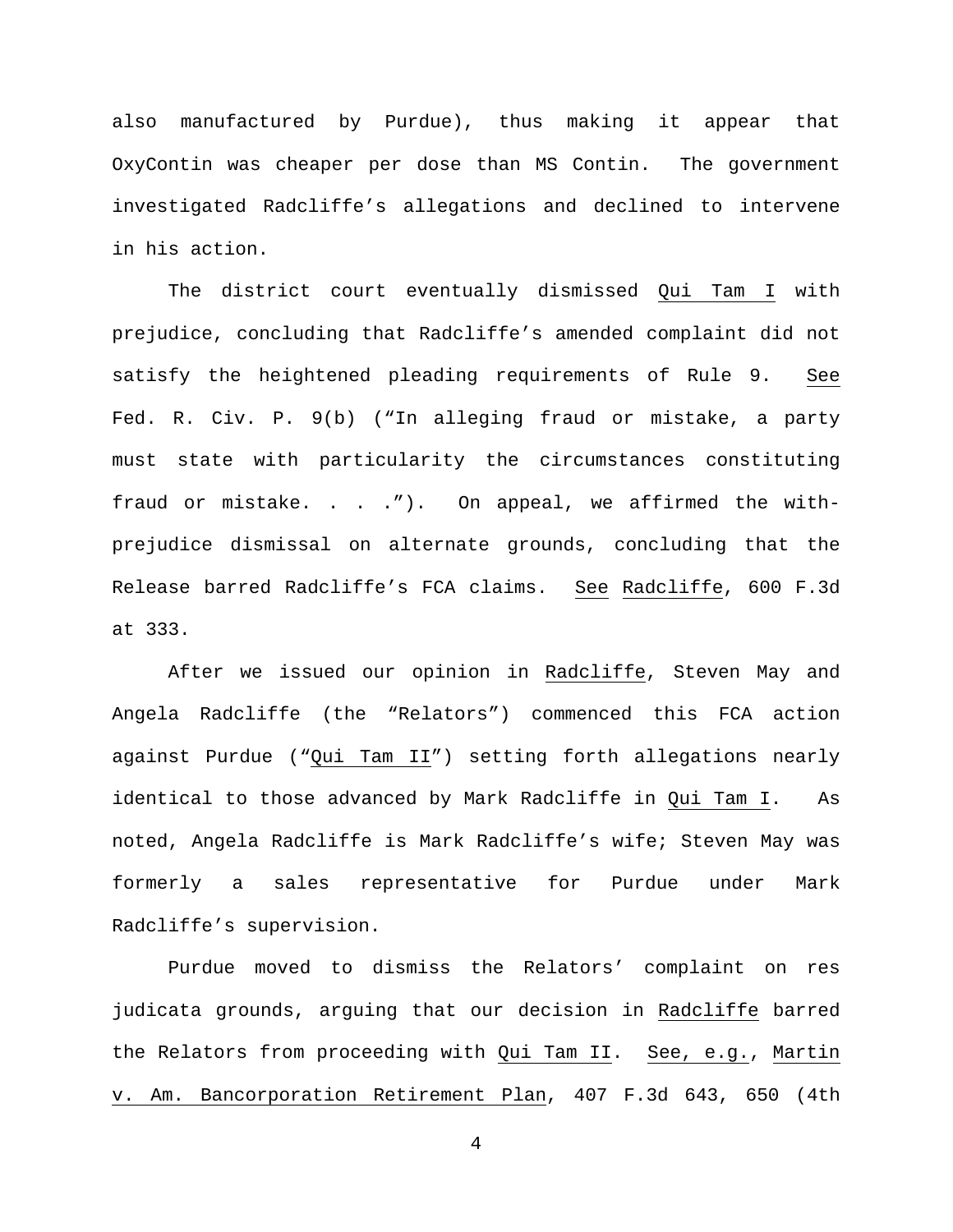Cir. 2005) ("Res judicata . . . precludes the assertion of a claim after a judgment on the merits in a prior suit by the parties or their privies based on the same cause of action."). Purdue also argued that the FCA's public-disclosure bar, see 31 U.S.C. § 3730(e)(4), divested the district court of jurisdiction over the action and that the complaint did not allege fraud with the particularity required by Rule 9.

As to the res judicata question, Purdue contended that Radcliffe was a judgment on the merits because it affirmed a with-prejudice dismissal; that the claims asserted in Qui Tam I and Qui Tam II were identical; and that the parties were identical because Qui Tam I was "brought on behalf of the United States as the real party in interest," such that the government "and any other relators seeking to allege identical claims are bound by its judgment." J.A. 83. The Relators argued that Radcliffe was not a decision on the merits for res judicata purposes, but they did not directly dispute Purdue's contention that the parties were identical.

Citing Adkins v. Allstate Insurance Co., 729 F.2d 974 (4th Cir. 1984), the district court held that Radcliffe was necessarily a decision on the merits because it affirmed the grant of a summary-judgment motion. See Adkins, 729 F.2d at 976 n.3 ("For purposes of res judicata, a summary judgment has always been considered a final disposition on the merits.").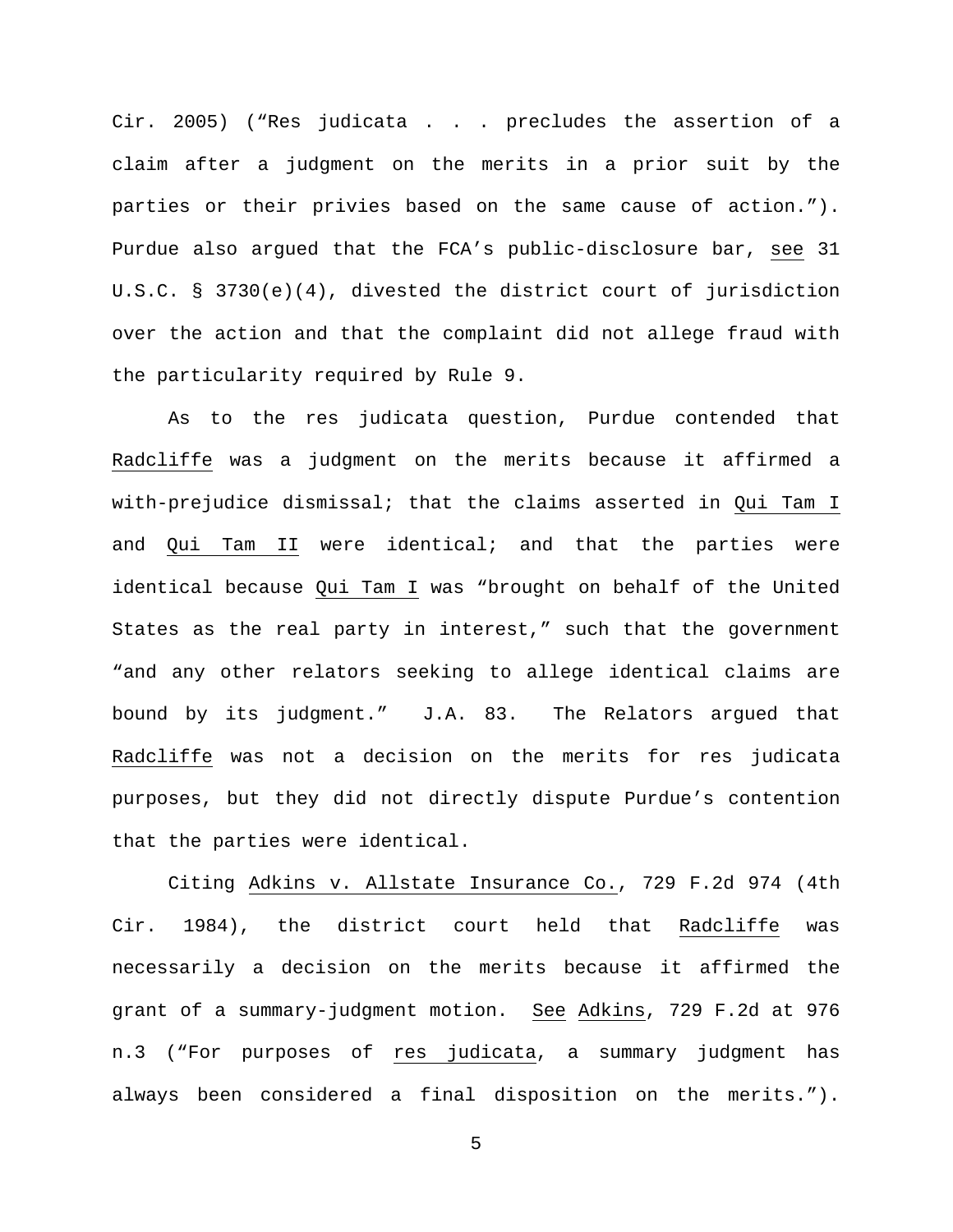And because the Relators did not challenge the other resjudicata requirements, the district court held without further analysis that "the instant case is barred by the doctrine of res judicata." J.A. 225. The district court therefore dismissed the action without considering the other issues raised by Purdue. This appeal followed.

# II.

The Relators argue on appeal that the district court erred by giving preclusive effect to Radcliffe and dismissing their action on res judicata grounds. The preclusive effect of a judgment issued by a federal court is a legal question governed by federal common law and subject to de novo review. See Taylor v. Sturgell, 553 U.S. 880, 891 (2008) (federal common law determines preclusive effect of federal-court judgment); Clodfelter v. Republic of Sudan, 720 F.3d 199, 210 (4th Cir. 2013) (district court's application of res judicata reviewed de novo).

Generally speaking, whether res judicata precludes a subsequent action "turns on the existence of three factors: (1) a final judgment on the merits in a prior suit; (2) an identity of the cause of action in both the earlier and the later suit; and (3) an identity of parties or their privies in the two suits." Clodfelter, 720 F.3d at 210 (4th Cir. 2013) (internal quotation marks omitted).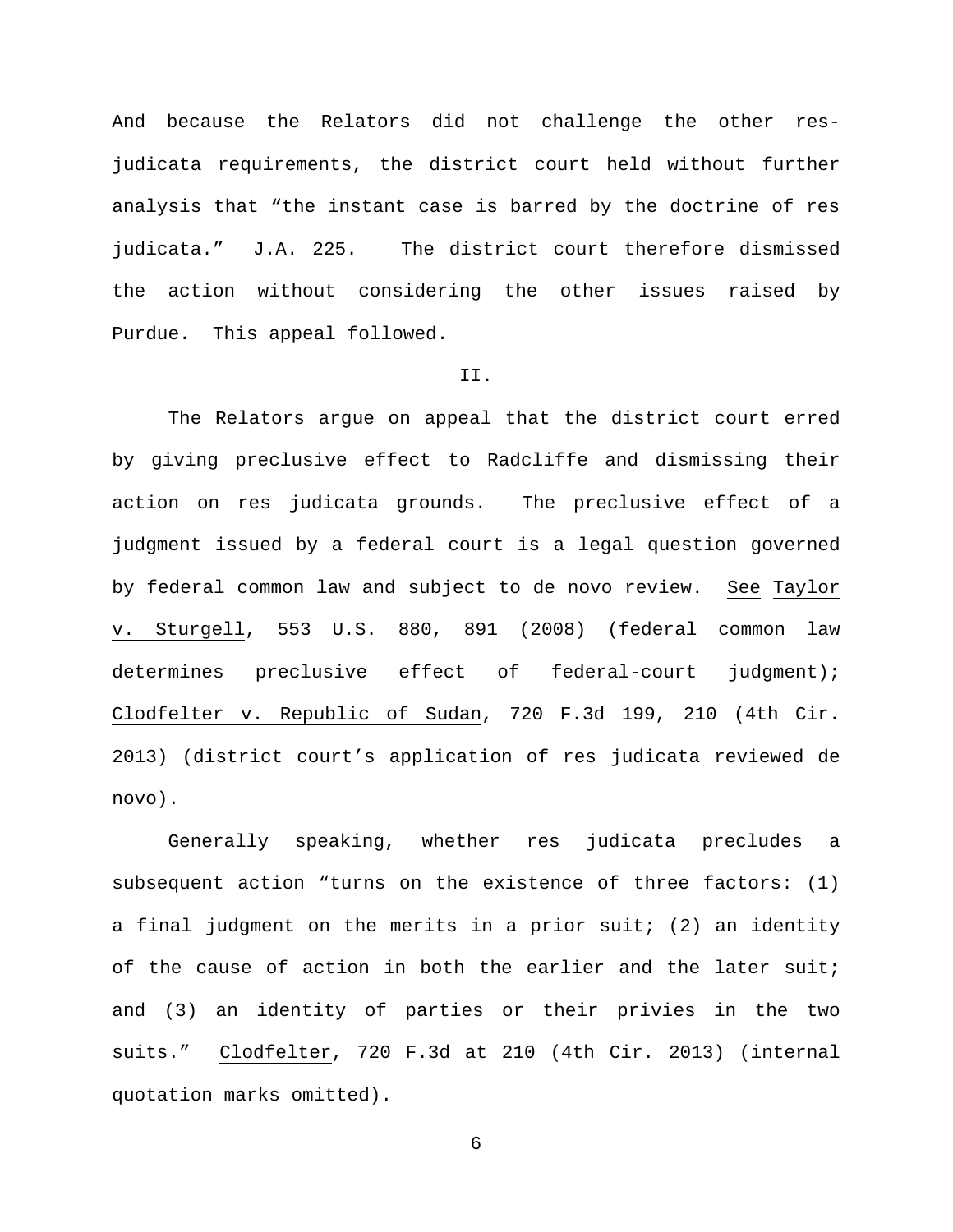The Relators contend that Radcliffe was not a "judgment on the merits" because the decision was premised on a determination that Mark Radcliffe lacked standing to pursue the FCA claims. Because Article III standing requirements are jurisdictional, see, e.g., United States v. Day, 700 F.3d 713, 721 (4th Cir. 2012), cert. denied, 133 S. Ct. 2038 (2013), and jurisdictional dismissals are not "judgment[s] on the merits for purposes of res judicata," Goldsmith v. Mayor of Balt., 987 F.2d 1064, 1069 (4th Cir. 1993),<sup>[2](#page-6-0)</sup> the Relators argue that Radcliffe is not entitled to preclusive effect.

We disagree with the Relators' reading of our decision in Radcliffe. Standing principles require the plaintiff to have suffered an "injury in fact." Lujan v. Defenders of Wildlife, 504 U.S. 555, 560 (1992) (internal quotation marks omitted). In the context of the FCA, however, it is the government, not the private-citizen relator, that has been injured by the defendant's fraud. FCA relators nonetheless have standing to bring an FCA action because the FCA "effect[s] a partial assignment of the Government's damages claim" and thus statutorily vests private citizens with standing. Vt. Agency of

7

A.

<span id="page-6-0"></span> $2$  "However, a jurisdictional dismissal . . . still operates to bar relitigation of issues actually decided by that former judgment." Goldsmith, 987 F.2d at 1069.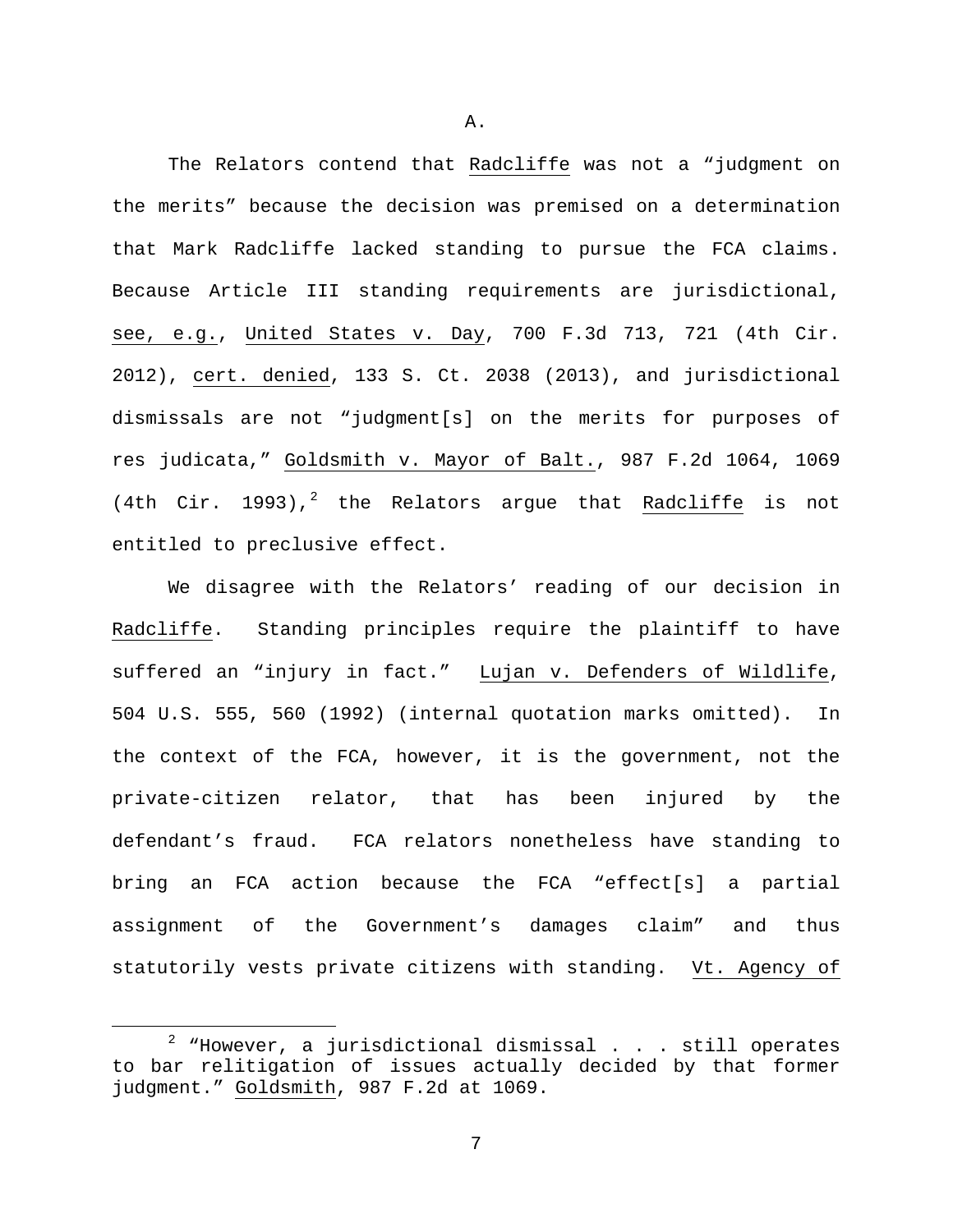Natural Res. v. United States ex rel. Stevens, 529 U.S. 765, 773 (2000).

In Radcliffe, we discussed FCA standing principles in the course of rejecting one of Radcliffe's arguments against enforcement of the Release. As we explained, "Radcliffe had a statutory [FCA] claim, and the necessary legal standing as partial assignee" once the government suffered an injury and Radcliffe became aware of the fraud. Radcliffe, 600 F.3d at 329 (emphasis added). We did not conclude that Radcliffe lost standing when he executed the Release, but instead simply held that his execution of the Release effected a waiver of his right to sue Purdue. See id. at 329 (explaining that Mark Radcliffe "had the right" to bring an FCA action before he signed the Release, "a right he waived under the terms of the Release").

B.

Although we reject the Relators' assertion that Radcliffe was a jurisdictional dismissal, we nonetheless agree with their bottom-line position that the district court erred by giving Radcliffe preclusive effect.

As the government notes in its amicus brief, the traditional res-judicata inquiry is modified in cases where the earlier action was dismissed in accordance with a release or other settlement agreement. See Keith v. Aldridge, 900 F.2d 736, 740-41 (4th Cir. 1990). A judgment entered "based upon the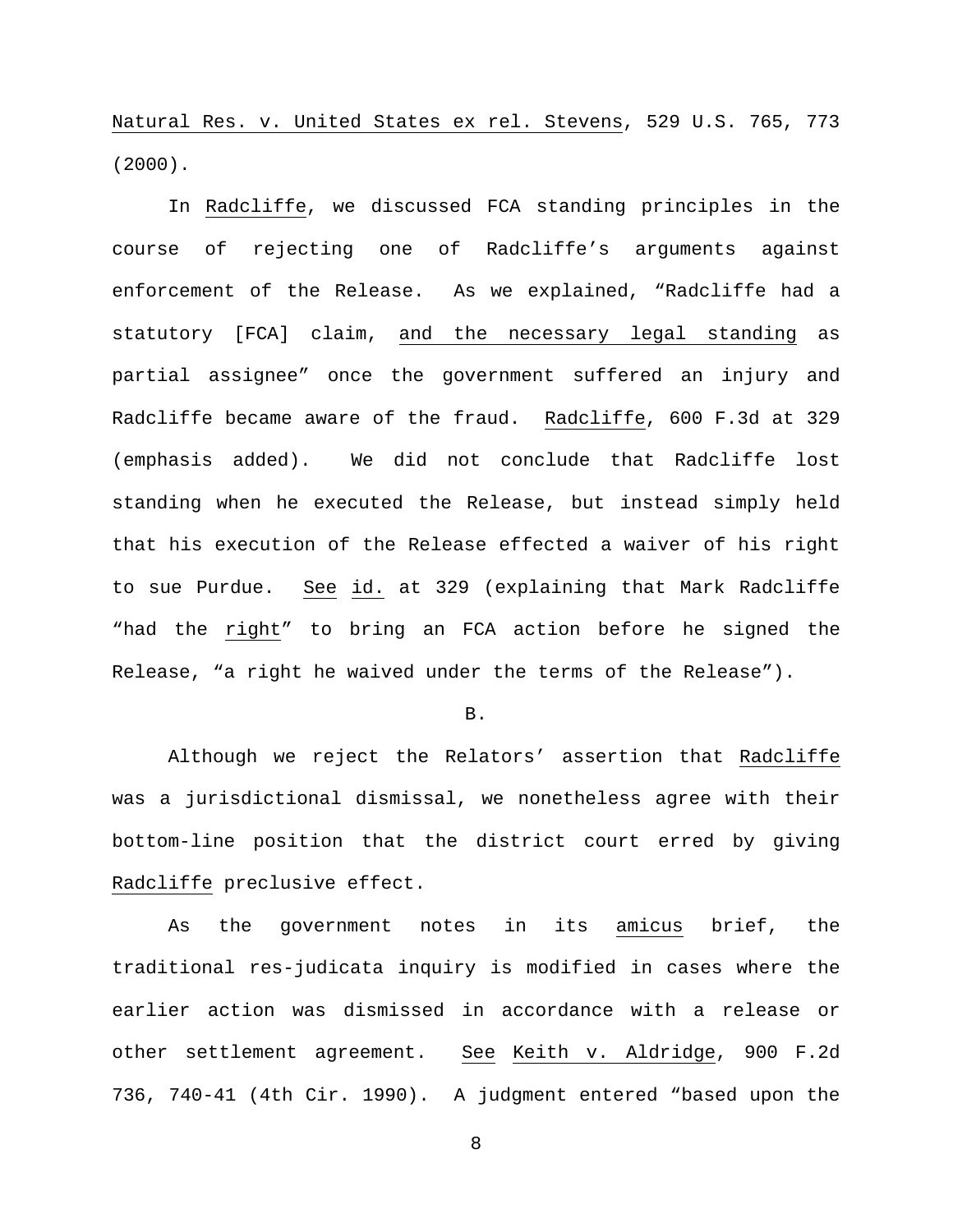parties' stipulation, unlike a judgment imposed at the end of an adversarial proceeding, receives its legitimating force from the fact that the parties consented to it." Norfolk S. Corp. v. Chevron, U.S.A., Inc., 371 F.3d 1285, 1288 (11th Cir. 2004). Thus, where a dismissal is "based on a settlement agreement, .. . the principles of res judicata apply (in a somewhat modified form) to the matters specified in the settlement agreement, rather than the original complaint." Id. That is, given the contractual nature of consent decrees and settlement agreements, the preclusive effect of a judgment based on such an agreement can be no greater than the preclusive effect of the agreement itself.<sup>[3](#page-8-0)</sup> See Keith, 900 F.3d at 740 ("When a consent judgment entered upon settlement by the parties of an earlier suit is invoked by a defendant as preclusive of a later action, the preclusive effect of the earlier judgment is determined by the intent of the parties."); 18A Charles A. Wright, Arthur R. Miller & Edward H. Cooper, Federal Practice & Procedure § 4427 ("Judgments that rest on stipulations, admissions in pleadings,

<span id="page-8-0"></span><sup>&</sup>lt;sup>3</sup> Whether our decision in Radcliffe bars the current action is a legal issue that the Relators preserved by opposing the dismissal below and on appeal. That the Relators do not raise this particular argument does not preclude our consideration and application of it. See Kamen v. Kemper Fin. Servs., Inc., 500 U.S. 90, 99 (1991) ("When an issue or claim is properly before the court, the court is not limited to the particular legal theories advanced by the parties, but rather retains the independent power to identify and apply the proper construction of governing law.").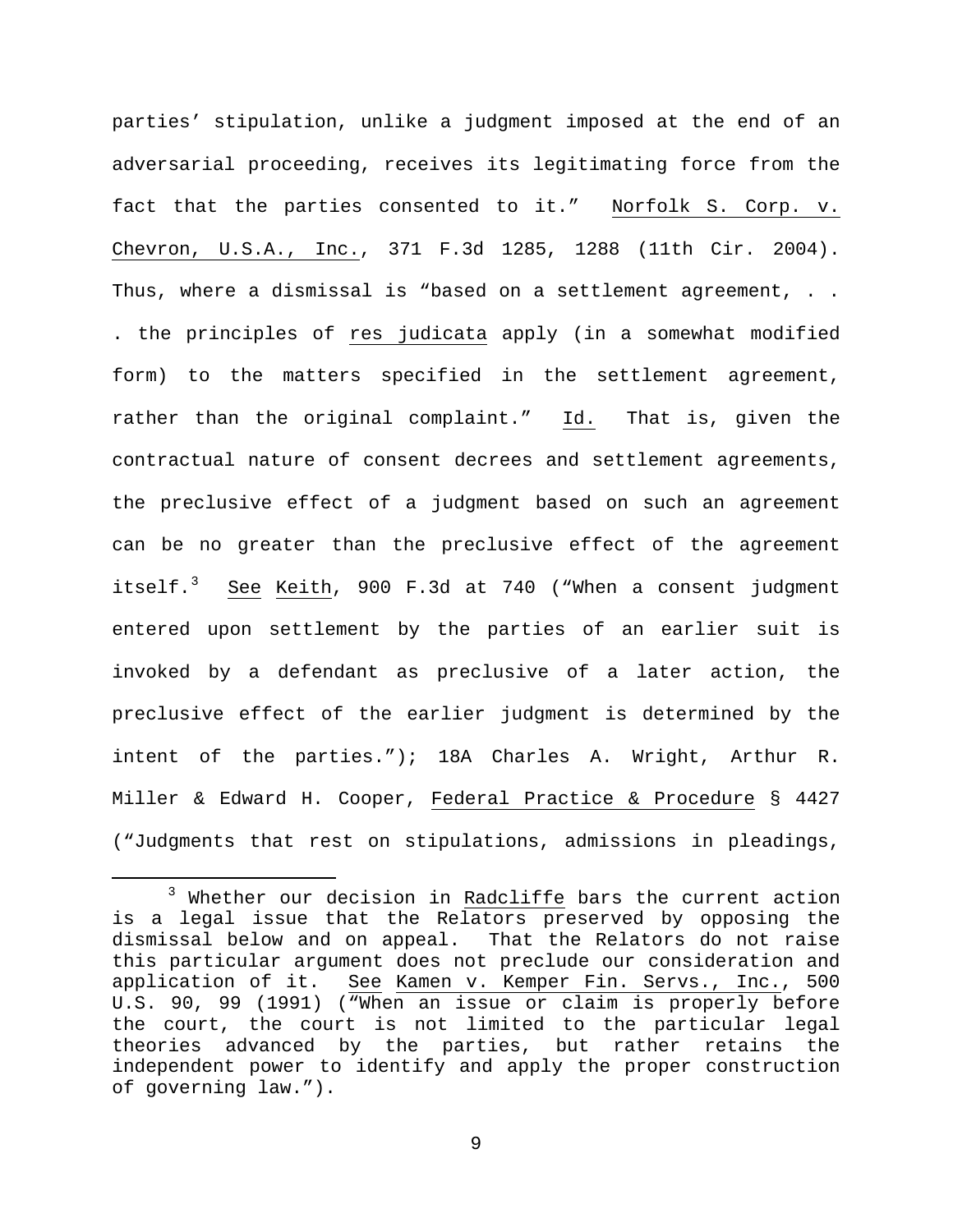or consent to the very judgment itself should be given effect according to the intention of the parties . . . ."); see also Ohio Valley Envtl. Coal. v. Aracoma Coal Co., 556 F.3d 177, 211 (4th Cir. 2009) ("Settlement agreements operate on contract principles, and thus the preclusive effect of a settlement agreement should be measured by the intent of the parties." (internal quotation marks omitted)). $4$ 

The Release executed by Mark Radcliffe in Qui Tam I was personal to him and addressed only his rights and the claims that he might assert against Purdue. Neither the Relators nor the government were parties to or intended beneficiaries of the Release. See Restatement (Second) of Contracts § 302; see also United States ex rel. Ubl v. IIF Data Solutions, 650 F.3d 445, 451 (4th Cir. 2011) (explaining that the effect of an agreement settling FCA claims is a question of federal common law as to which the Restatement (Second) of Contracts provides guidance). The Release itself, therefore, could not serve as a defense to any claims that the Relators (or other non-signatories) might assert against Purdue. Indeed, we made this very point in

<span id="page-9-0"></span><sup>&</sup>lt;sup>4</sup> While this case involves a release executed before the commencement of any litigation, many of the cases addressing this issue involve consent decrees or other settlements reached after the commencement of litigation. See, e.g., Keith v. Aldridge, 900 F.2d 736, 738 (4th Cir. 1990). As to the resjudicata question, there is no meaningful difference between a post-filing settlement agreement and the pre-filing release at issue here.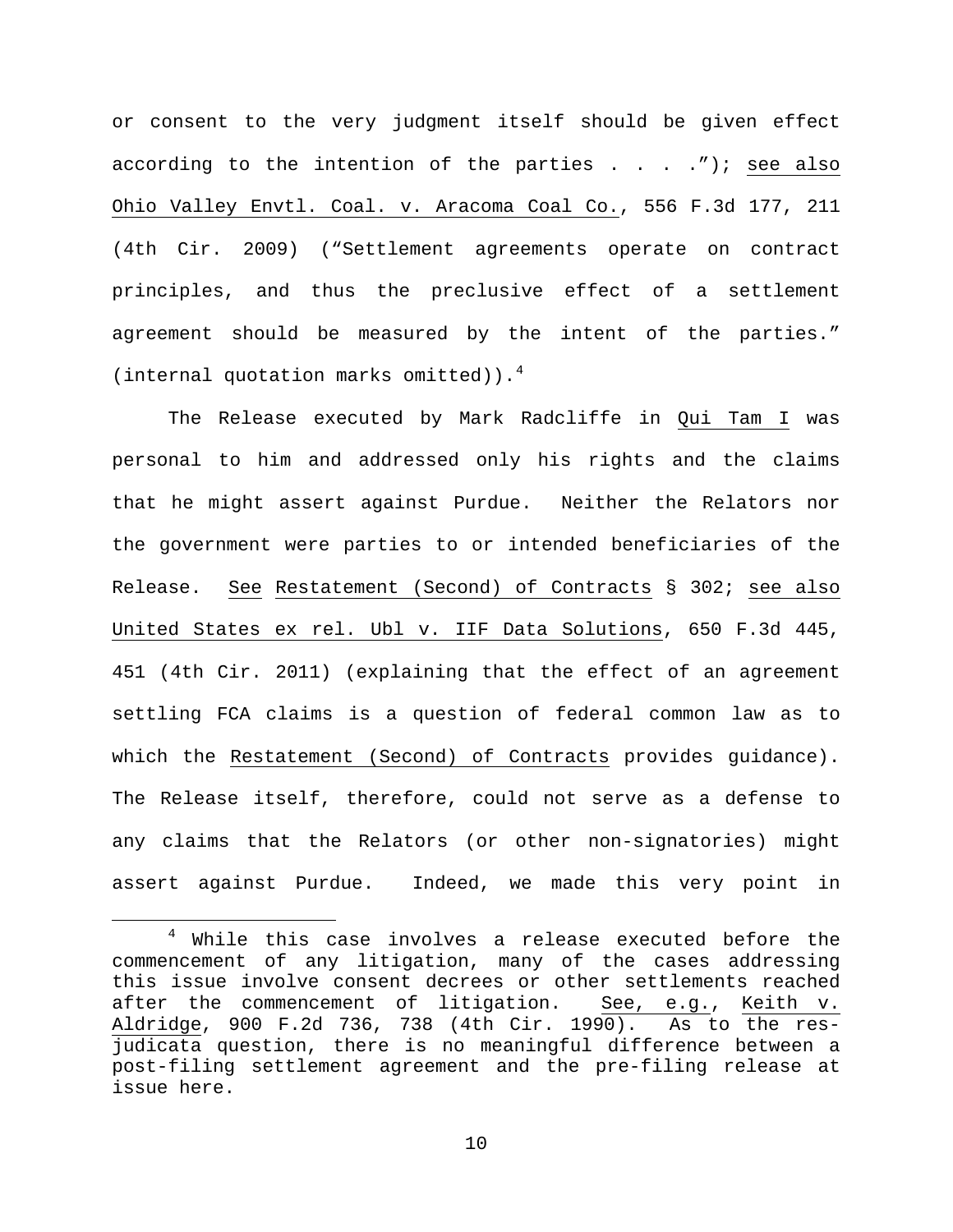Radcliffe when we noted that the Release "did not prohibit the government or another relator from pursuing similar claims against Purdue." Radcliffe, 600 F.3d at 329 n.8. Our decision in Radcliffe enforcing the Release did not (and could not) broaden the scope of the Release. Accordingly, because the Release does not bar non-signatories from proceeding against Purdue, the judgment enforcing the Release cannot bar such claims.

Purdue's arguments to the contrary are not persuasive. Our dismissal in Radcliffe may well have been a dismissal "on the merits" under Rule 41. See Fed. R. Civ. P. 41 ("Unless the dismissal order states otherwise, a dismissal under this subdivision (b) and any dismissal not under this rule--except one for lack of jurisdiction, improper venue, or failure to join a party under Rule 19--operates as an adjudication on the merits."); Shoup v. Bell & Howell Co., 872 F.2d 1178, 1181 (4th Cir. 1989) ("[F]or purposes of res judicata, a summary judgment has always been considered a final disposition on the merits." (internal quotation marks omitted)). As the Supreme Court has explained, however, "it is no longer true that a judgment 'on the merits' [for purposes of Rule 41] is necessarily a judgment entitled to claim-preclusive effect." Semtek Int'l, Inc. v. Lockheed Martin Corp., 531 U.S. 497, 503 (2001) (emphasis added). As discussed above, the preclusive effect of a judgment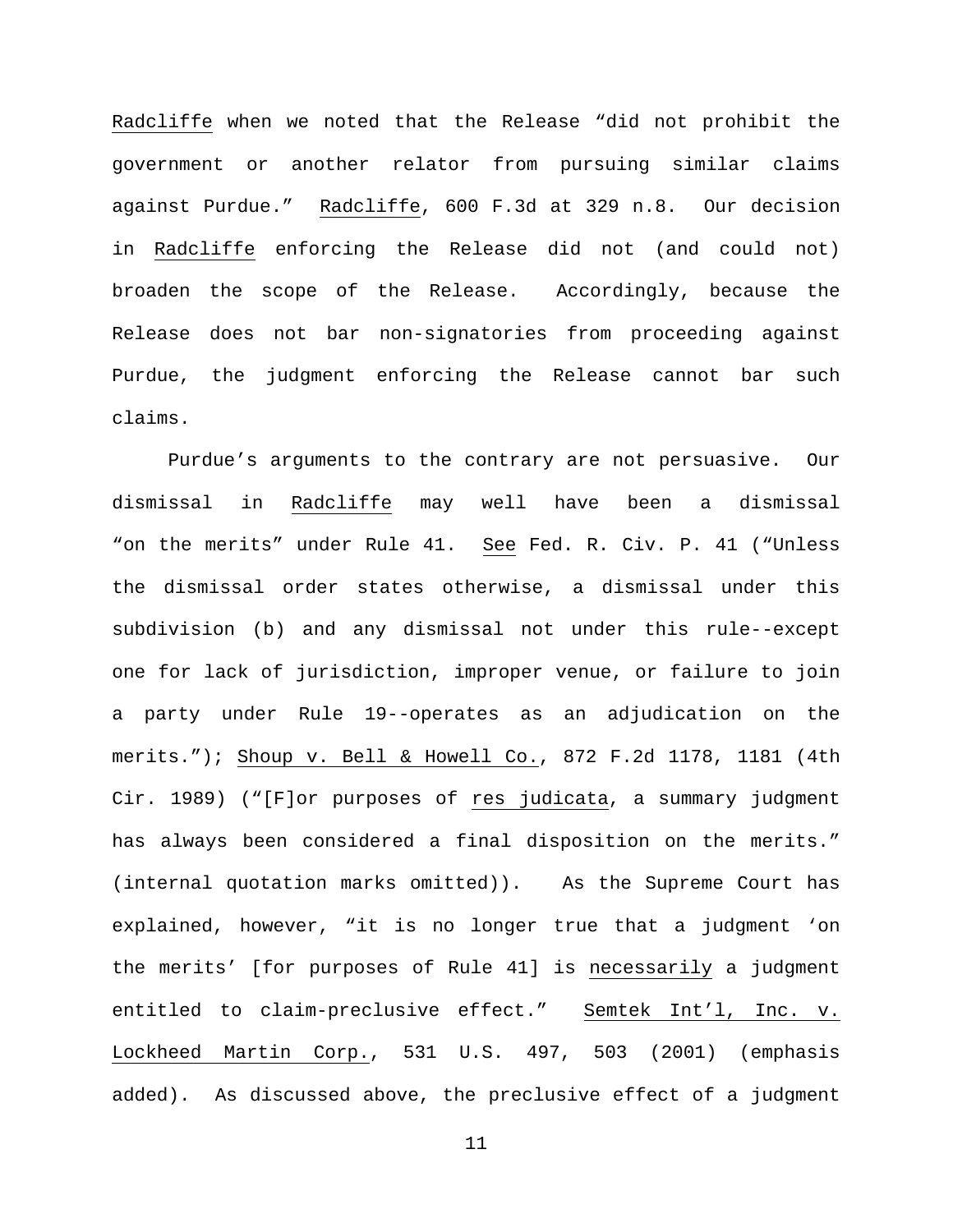enforcing a settlement agreement is determined by the intent of the parties as reflected by the terms of that agreement, and the Release did not bar anyone other than Mark Radcliffe from bringing suit against Purdue. Regardless of the procedural vehicle through which our decision enforcing the Release was entered, our decision simply did not broaden the scope of the Release. See Am. Cyanamid Co. v. Capuano, 381 F.3d 6, 17 (1st Cir. 2004) ("[A] dismissal with prejudice contained in a consent decree is not a ruling on the merits that applies to others under the law of claim preclusion." (internal quotation marks and alterations omitted)). Accordingly, the district court erred by dismissing Qui Tam II as barred by principles of res judicata.

#### III.

We turn now to the contention urged by Purdue and the government that the district court's dismissal can be affirmed because the action is prohibited by 31 U.S.C. § 3730(e)(4), the FCA's "public disclosure" bar. Addressing that argument requires us to first determine which version of the statute applies to this case.

#### A.

The complaint focuses on conduct occurring between 1996 and 2005. At that time, the public-disclosure bar provided: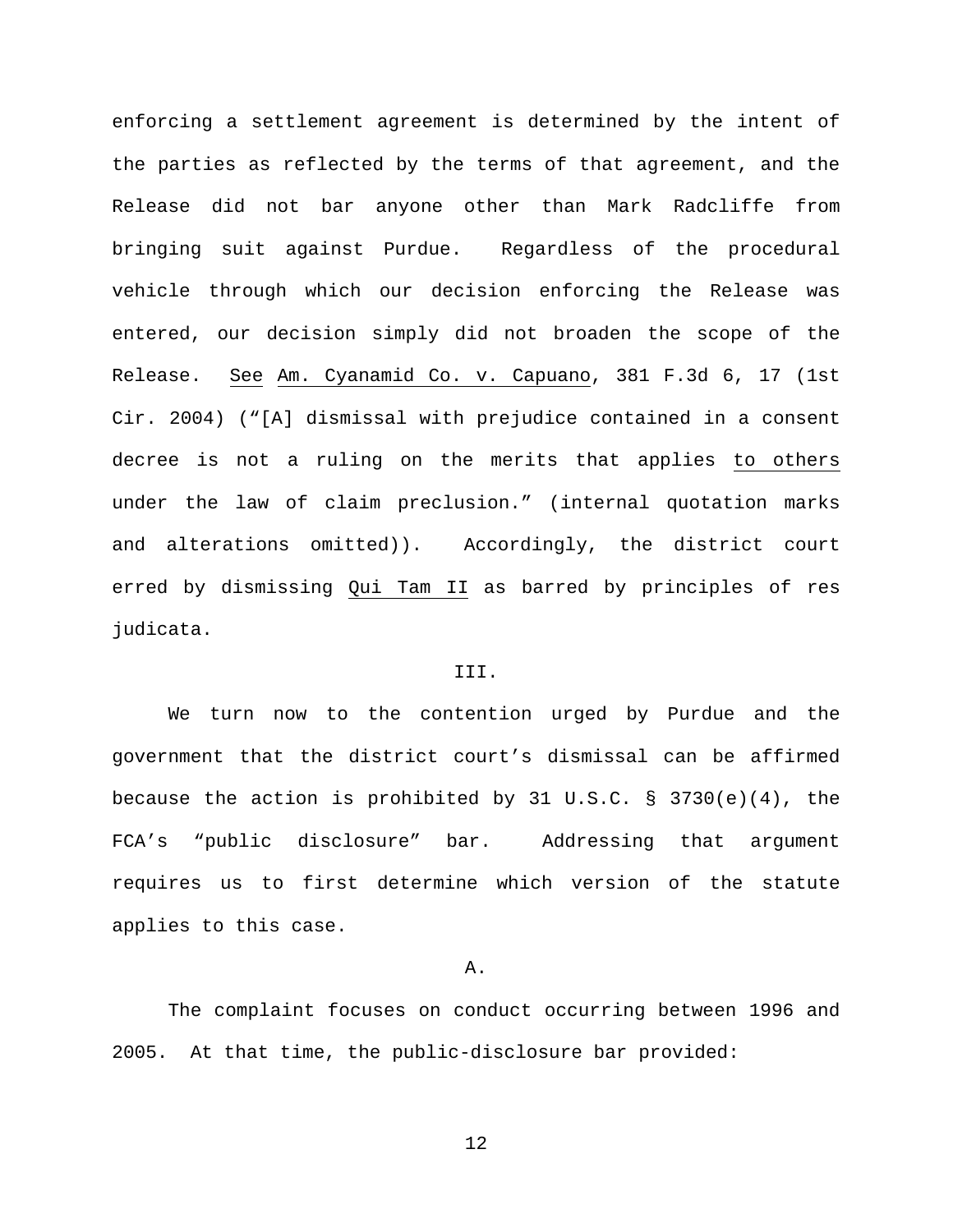No court shall have jurisdiction over an action under this section based upon the public disclosure of allegations or transactions in a criminal, civil, or administrative hearing, in a congressional, administrative hearing, in a congressional,<br>administrative, or Government Accounting Office administrative, report, hearing, audit, or investigation, or from the news media, unless the action is brought by the Attorney General or the person bringing the action is an original source of the information.

31 U.S.C. § 3730(e)(4)(A) (2005) (emphasis added).

Section 3730(e)(4), however, was amended on March 23, 2010 -- after the occurrence of the conduct alleged in the complaint, but before the commencement of this action. See Patient Protection & Affordable Care Act, Pub. L. 111–148, § 10104(j)(2), 124 Stat. 119, 901-02. The statute as amended provides that:

The court shall dismiss an action or claim under this<br>section, unless opposed by the Government, if section, unless opposed by the Government, substantially the same allegations or transactions as<br>alleged in the action or claim were publicly in the action or claim were publicly disclosed--

(i) in a Federal criminal, civil, or administrative hearing in which the Government or its agent is a party;

(ii) in a congressional, Government Accountability Office, or other Federal report, hearing, audit, or investigation; or

(iii) from the news media,

unless the action is brought by the Attorney General or the person bringing the action is an original source of the information.

31 U.S.C. § 3730(e)(4)(A) (2010) (emphasis added). Purdue argues that the amended version of the statute applies, while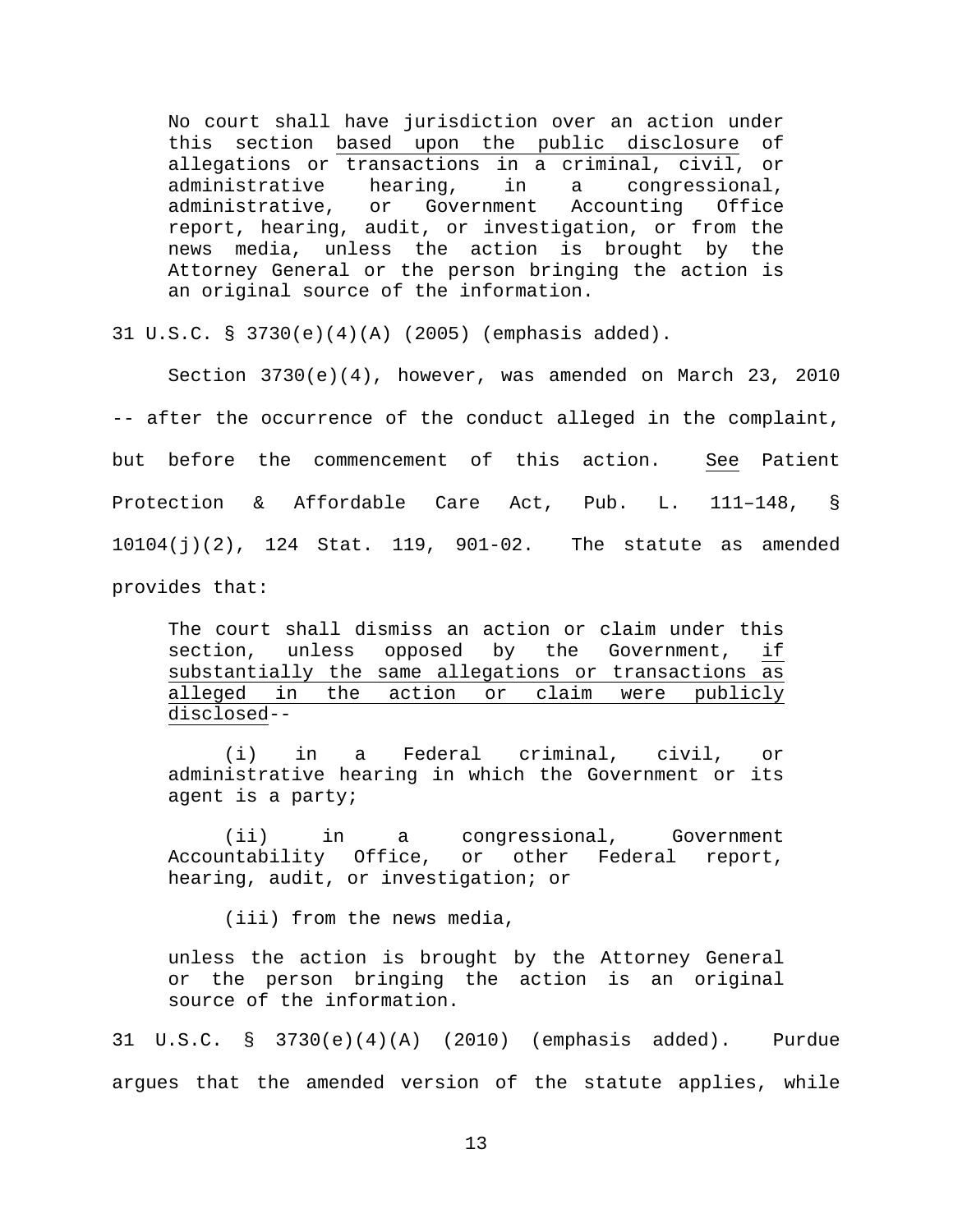the Relators argue that the prior version of the statute applies.

"[T]he principle that the legal effect of conduct should ordinarily be assessed under the law that existed when the conduct took place has timeless and universal appeal." Landgraf v. USI Film Prods., 511 U.S. 244, 265 (1994) (internal quotation marks omitted). Accordingly, a "presumption against retroactive legislation is deeply rooted in our jurisprudence," id., and that "time-honored presumption" must apply "unless Congress has clearly manifested its intent to the contrary," Hughes Aircraft Co. v. United States ex rel. Schumer, 520 U.S. 939, 946 (1997). The presumption against retroactivity, however, is limited to statutes "that would have genuinely 'retroactive' effect." Landgraf, 511 U.S. at 277. A statute has retroactive effect if it "takes away or impairs vested rights acquired under existing laws, or creates a new obligation, imposes a new duty, or attaches a new disability, in respect to transactions or considerations already past." Id. at 269 (internal quotation marks omitted).

Applying these principles, the Supreme Court has twice held that the 2010 FCA amendments may not be applied to cases arising before the effective date of the amendments. See Graham Cnty. Soil & Water Conservation Dist. v. United States ex rel. Wilson, 559 U.S. 280, 283 n.1 (2010) ("The legislation makes no mention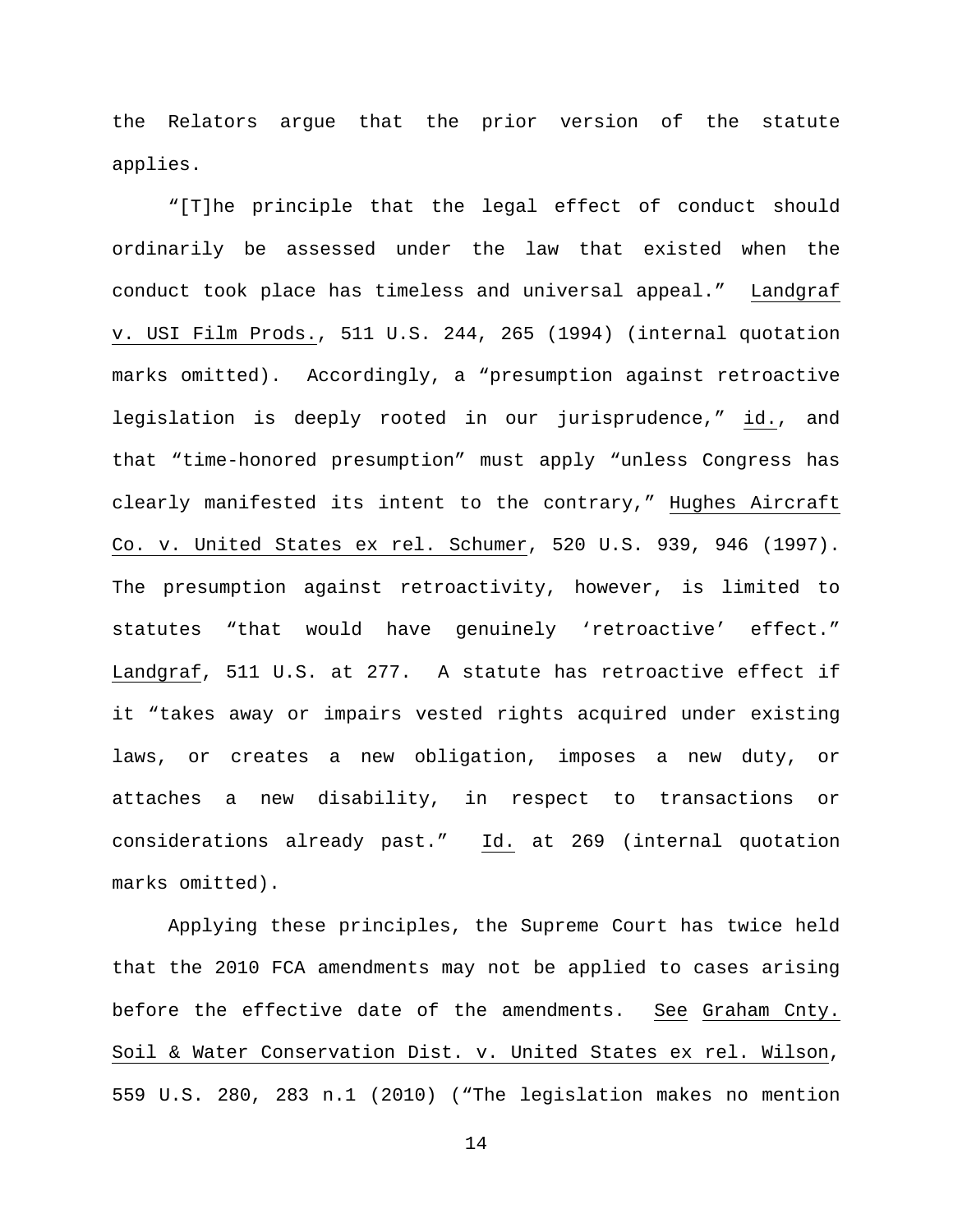of retroactivity, which would be necessary for its application to pending cases given that it eliminates petitioners' claimed defense to a qui tam suit."); see also Schindler Elevator Corp. v. United States ex rel. Kirk, 131 S. Ct. 1885, 1889 n.1 (2011) (citing Graham County and stating that the 2010 amendments "are not applicable to pending cases"). The circuit courts considering the issue have likewise applied the pre-2010 version of the statute. See United States ex rel. Zizic v. Q2Administrators, LLC, 728 F.3d 228, 232 n.3 (3d Cir. 2013); United States ex rel. Goldberg v. Rush Univ. Med. Ctr., 680 F.3d 933, 934 (7th Cir. 2012); United States ex rel. Jamison v. McKesson Corp., 649 F.3d 322, 326 n.6 (5th Cir. 2011); United States ex rel. Poteet v. Bahler Med., Inc., 619 F.3d 104, 107 n.2 (1st Cir. 2010); United States ex rel. Hixson v. Health Mgmt. Sys., Inc., 613 F.3d 1186, 1188 n.3 (8th Cir. 2010).

Purdue suggests the analysis should be different in this case, however, because Graham County and Schindler, unlike this case, involved complaints that were filed before the statute was amended. We disagree. The retroactivity inquiry looks to when the underlying conduct occurred, not when the complaint was filed. See Landgraf, 511 U.S. at 265 ("[T]he legal effect of conduct should ordinarily be assessed under the law that existed when the conduct took place  $\ldots$  . . " (emphasis added)). While changes in jurisdictional and procedural rules are often applied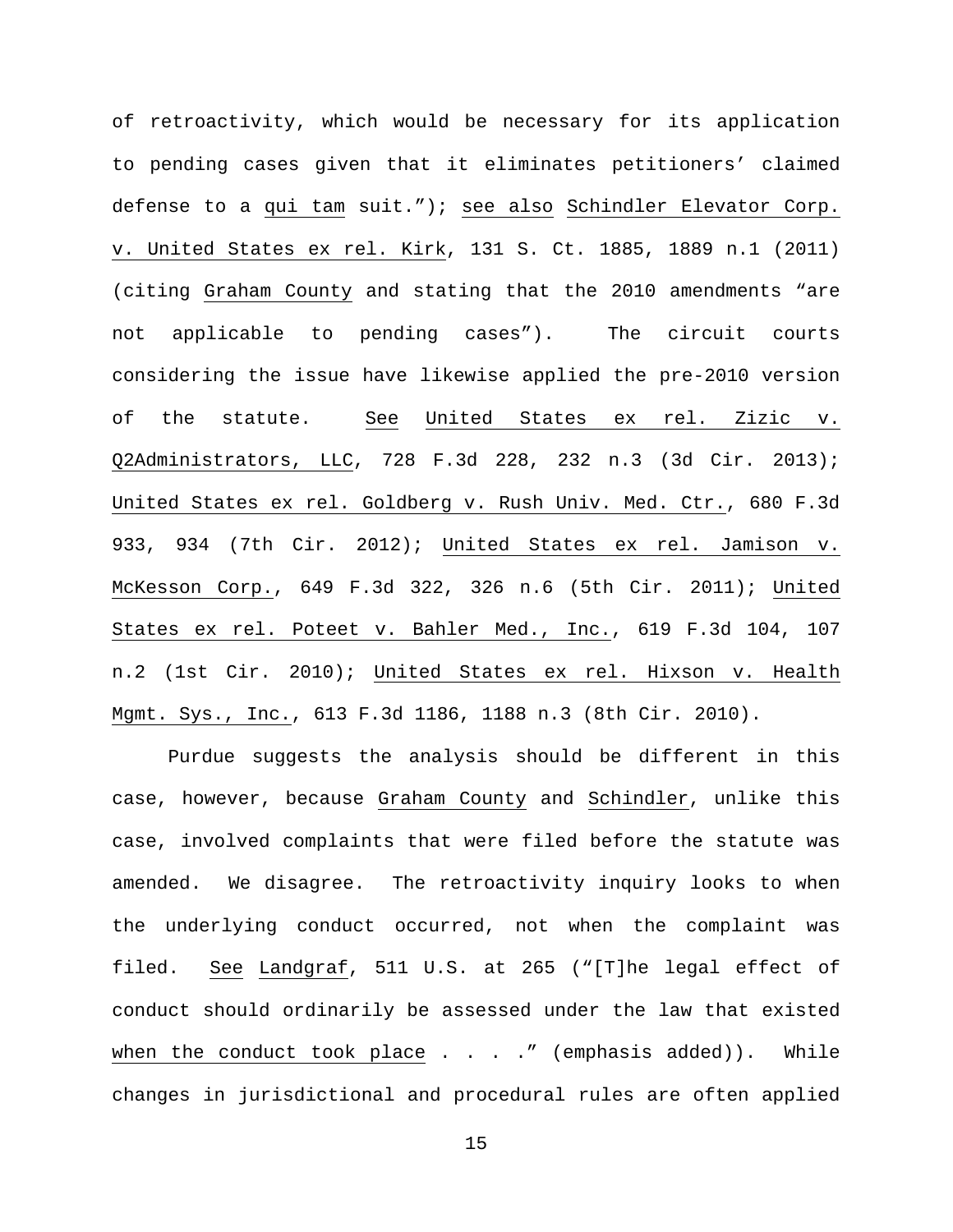to pending cases, that is not because the date of filing controls, see Hughes Aircraft, 520 U.S. at 946 (refusing to apply 1986 FCA amendments to action that was commenced after the effective date of the amendments), but because application of those new rules often does not have an impermissible retroactive effect. See Landgraf, 511 U.S. at 274 ("Application of a new jurisdictional rule usually takes away no substantive right but simply changes the tribunal that is to hear the case." (internal quotation marks omitted)); id. at 275 ("Because rules of procedure regulate secondary rather than primary conduct, the fact that a new procedural rule was instituted after the conduct giving rise to the suit does not make application of the rule at trial retroactive.").

The Supreme Court determined in Graham County and Schindler that application of the 2010 amendments would have retroactive effect if applied in those cases, and we conclude that the amendments likewise would have retroactive effect if applied in this case. See Baldwin v. City of Greensboro, 714 F.3d 828, 836 (4th Cir. 2013) (retroactivity inquiry looks to "whether the new statute would have retroactive effect as applied to the particular case" (internal quotation marks omitted)); Gordon v. Pete's Auto Serv. of Denbigh, Inc., 637 F.3d 454, 459 (4th Cir. 2011) ("Th[e retroactivity] inquiry is narrow, for it asks not whether the statute may possibly have an impermissible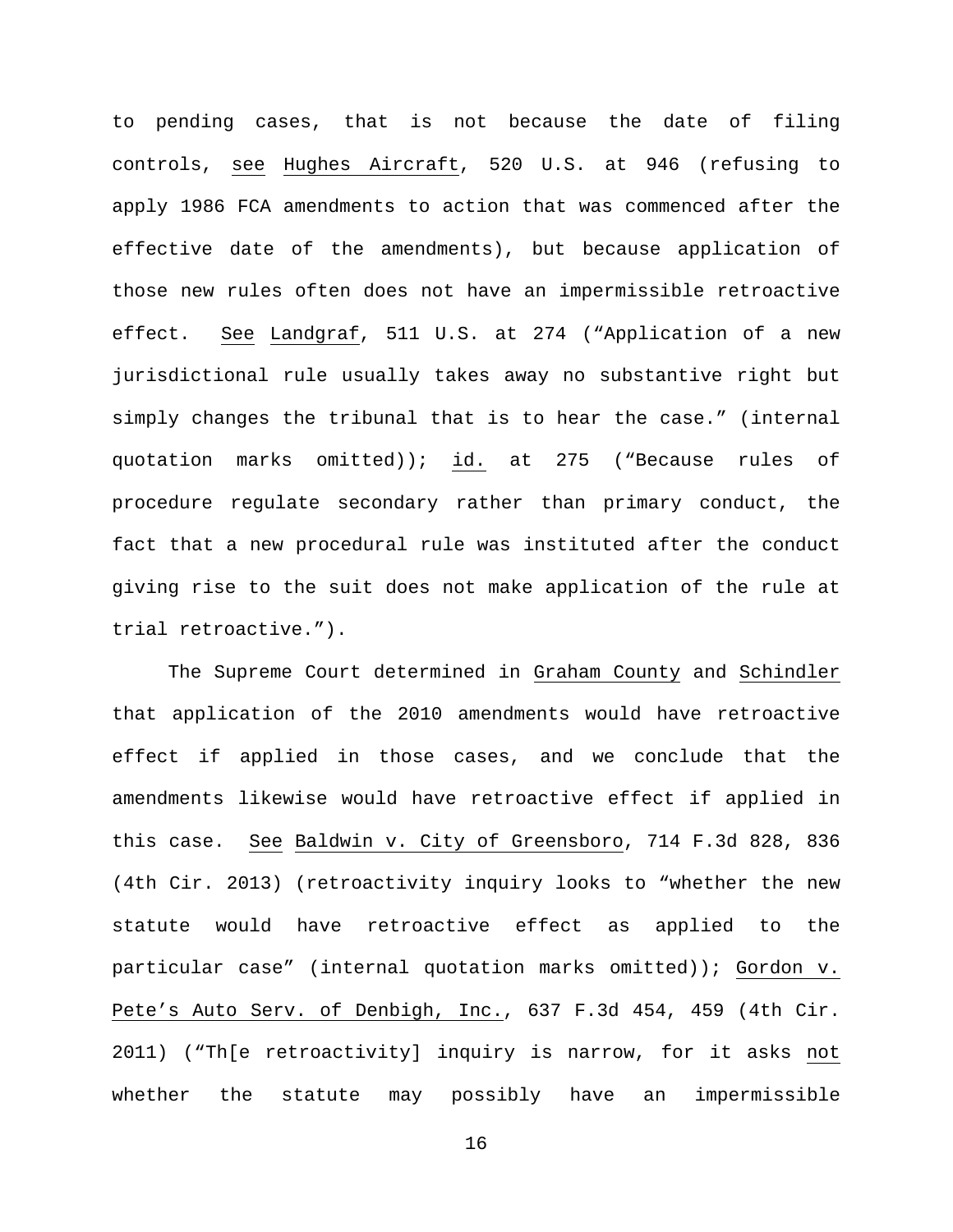retroactive effect in any case, but specifically whether applying the statute to the person objecting would have a retroactive consequence in the disfavored sense." (internal quotation marks and citation omitted)).

Under the prior version of the statute, § 3730(e)(4) operated as a jurisdictional limitation -- the public-disclosure bar, if applicable, divested the district court of subjectmatter jurisdiction over the action. See 31 U.S.C. § 3730(e)(4) (2005) ("No court shall have jurisdiction over an action under this section based upon the public disclosure of allegations . . . ." (emphasis added)); Rockwell Int'l Corp. v. United States, 549 U.S. 457, 468-69 (2007) (explaining that § 3730(e)(4) is a "jurisdiction-removing provision"). It is apparent, however, that the public-disclosure bar is no longer jurisdictional. The amended statute does not mention jurisdiction but instead states that in cases where the bar is applicable, the court "shall dismiss" the action "unless opposed by the Government." 31  $U.S.C. \S 3730(e)(4)$  (2010). The 2010 amendments thus deleted the unambiguous jurisdiction-removing language previously contained in § 3730(e)(4) and replaced it with a generic, notobviously-jurisdictional phrase ("shall dismiss"), while at the same time retaining jurisdiction-removing language in §§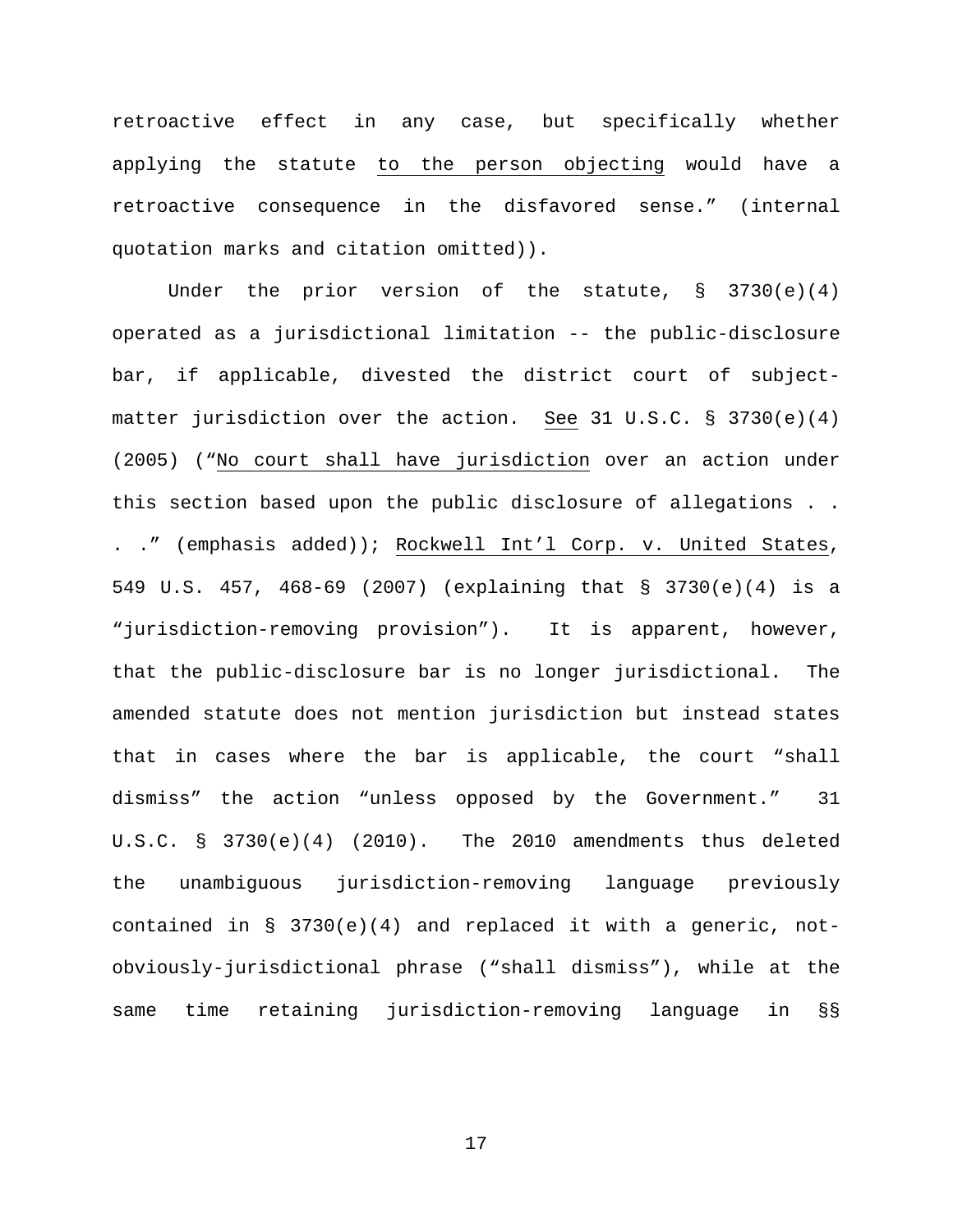$3730(e)(1)$  and  $(e)(2) \cdot$ <sup>[5](#page-17-0)</sup> In our view, these changes make it clear that the public-disclosure bar is no longer a jurisdictionremoving provision. See, e.g., Brewster v. Gage, 280 U.S. 327, 337 (1930) ("The deliberate selection of language so differing from that used in the earlier acts indicates that a change of law was intended."); Pirie v. Chi. Title & Trust Co., 182 U.S. 438, 448 (1901) ("When the purpose of a prior law is continued, usually its words are, and an omission of the words implies an omission of the purpose."); Chertkof v. United States, 676 F.2d 984, 987 (4th Cir. 1982) ("[T]he deletion of language, having so distinct a meaning, almost compels the opposite result when words of such plain meaning are excised."). Indeed, it is difficult to understand how the amended public-disclosure bar could be jurisdictional when the government has the ability to veto a dismissal under that section. See Gonzalez v. Thaler, 132 S. Ct. 641, 648 (2012) ("Subject-matter jurisdiction can never be waived or forfeited."); Brickwood Contractors, Inc. v. Datanet Eng'g, Inc., 369 F.3d 385, 390 (4th Cir. 2004) (en banc) ("Subject-matter jurisdiction cannot be conferred by the

<span id="page-17-0"></span> <sup>5</sup> See 31 U.S.C. § 3730(e)(1) (2010) (providing that "[n]o court shall have jurisdiction over" certain FCA actions brought by present or former members of the armed forces);  $id.$  § 3730(e)(2)(A) (providing that "[n]o court shall have (providing that "[n]o court shall have jurisdiction over" certain FCA actions brought against members of Congress, senior executive branch officials, or members of the judiciary).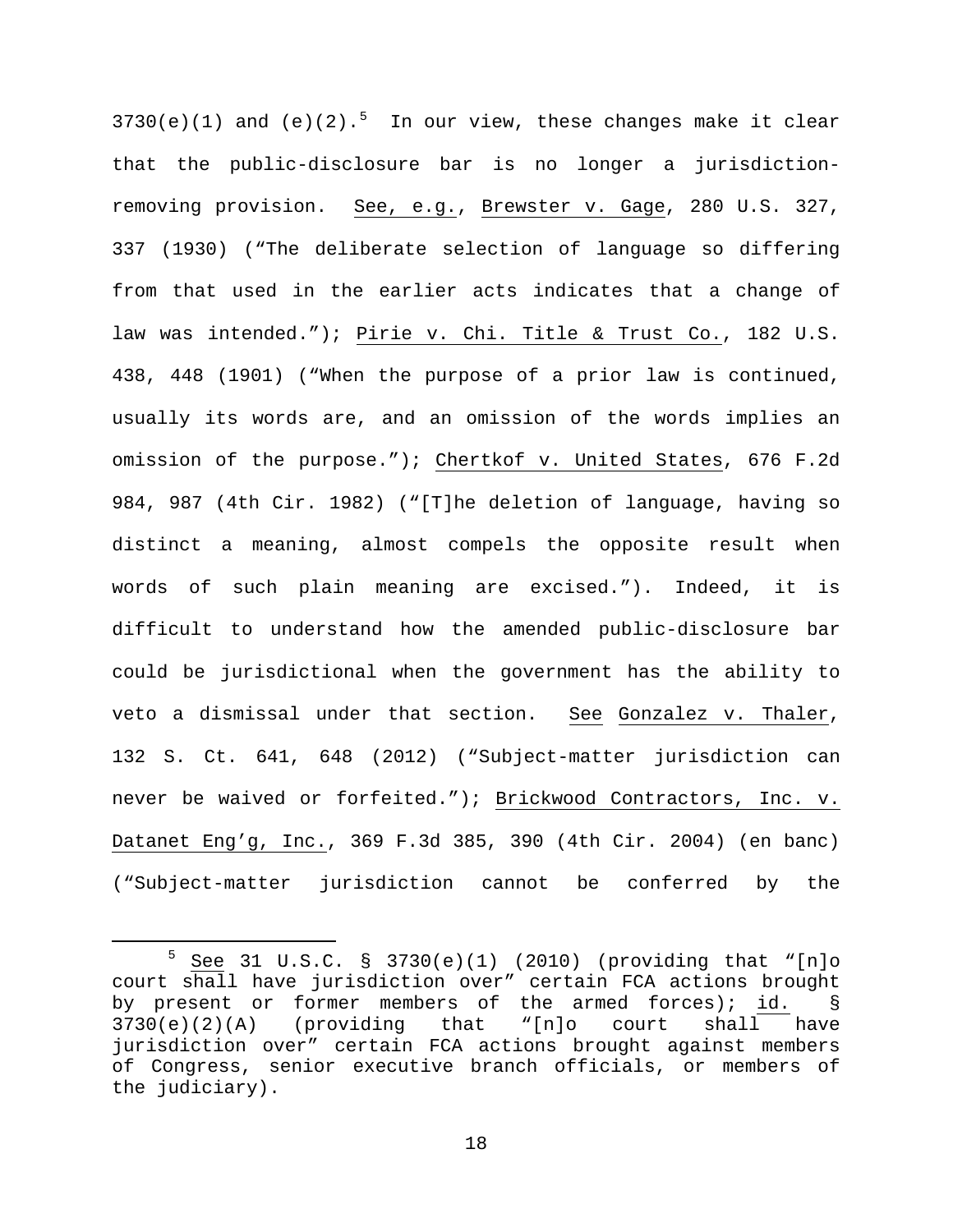parties, nor can a defect in subject-matter jurisdiction be waived by the parties."). And even if the changes somehow did not establish Congress' intent to convert the public-disclosure bar into a non-jurisdictional basis for dismissal, the omission of the jurisdictional language would nonetheless require us to treat the amended public-disclosure bar as such. See Sebelius v. Auburn Reg'l Med. Ctr., 133 S. Ct. 817, 824 (2013) (Unless "Congress has clearly stated that the [statutory limitation] is jurisdictional . . . , courts should treat the restriction as nonjurisdictional in character." (internal quotation marks and alteration omitted)).

Moreover, the 2010 amendments significantly changed the scope of the public-disclosure bar. Under the prior version of the statute, disclosures in federal and state trials and hearings qualify as public disclosures, see, e.g., McElmurray v. Consol. Gov't of Augusta–Richmond Cnty., 501 F.3d 1244, 1252 (11th Cir. 2007), and disclosures in federal and state reports, audits, or investigations likewise constitute public disclosures, see Graham Cnty., 559 U.S. at 301. After the amendments, however, only disclosures in federal trials and hearings and in federal reports and investigations qualify as public disclosures. See 31 U.S.C.  $\S$  3730(e)(4)(A)(i) & (ii) (2010). The 2010 amendments thus substantially narrowed the class of disclosures that can trigger the public-disclosure bar.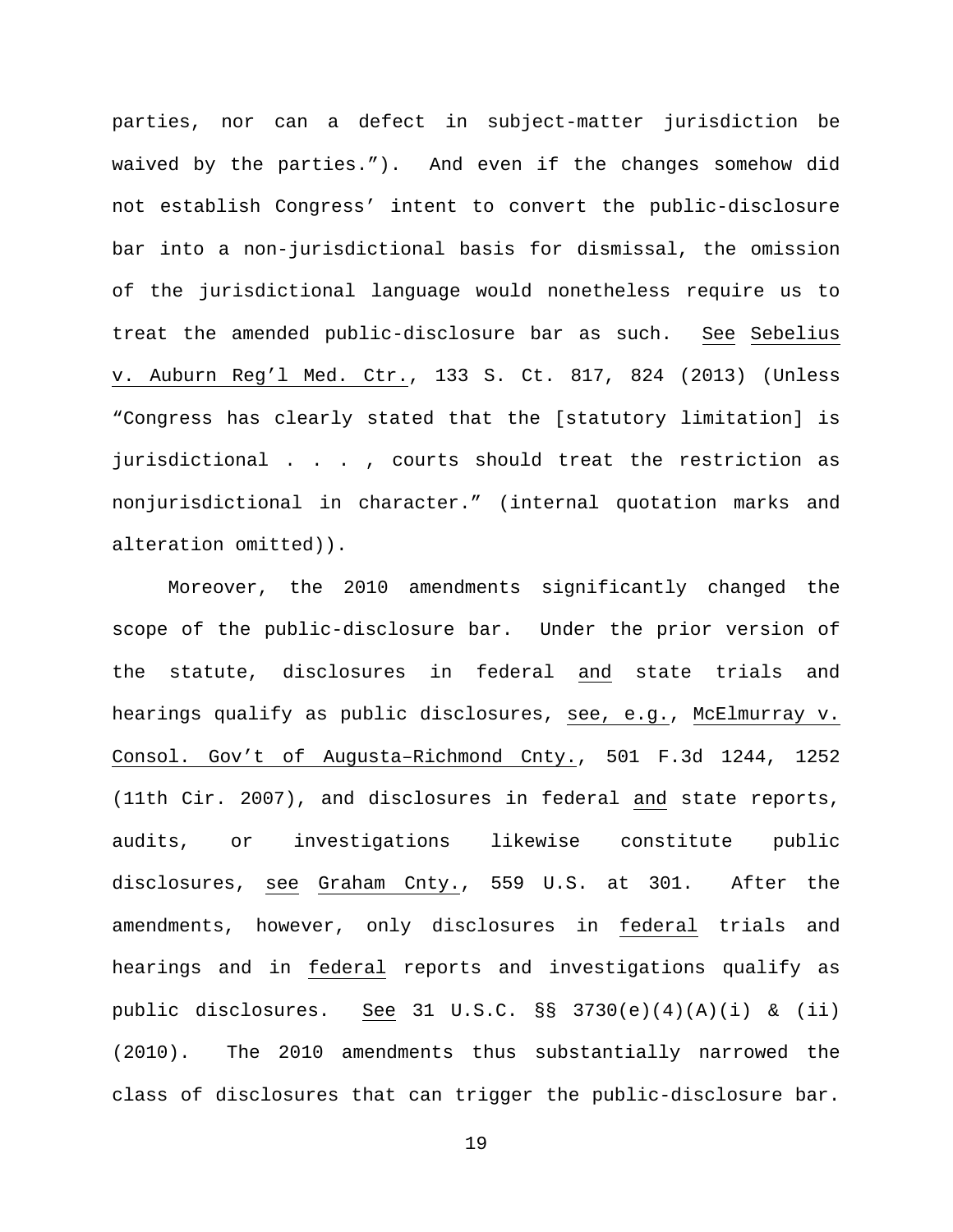By the same token, the amendments expand the number of private plaintiffs entitled to bring qui tam actions by including plaintiffs who learn of the underlying fraud through disclosures in state proceedings or reports.

And as we will discuss in more detail in the next section, the 2010 amendments also changed the required connection between the plaintiff's claims and the qualifying public disclosure. Under the pre-amendment version of the statute, an action is barred if the action is "based upon" a qualifying public disclosure, see 31 U.S.C. § 3730(e)(4)(A) (2009), a standard we have interpreted to mean that the plaintiff must have "actually derived" his knowledge of the fraud from the public disclosure. United States ex rel. Siller v. Becton Dickinson & Co., 21 F.3d 1339, 1348 (4th Cir. 1994). As amended, however, the publicdisclosure bar no longer requires actual knowledge of the public disclosure, but instead applies "if substantially the same allegations or transactions were publicly disclosed." 31 U.S.C.  $\S$  3730(e)(4)(A) (2010). Because the Relators allege that they did not derive their knowledge of Purdue's fraud from any public disclosure, their claims are viable under the pre-amendment version of the FCA, but not under the amended version, which focuses on the similarity of the allegations of fraud rather than the derivation of the knowledge of fraud.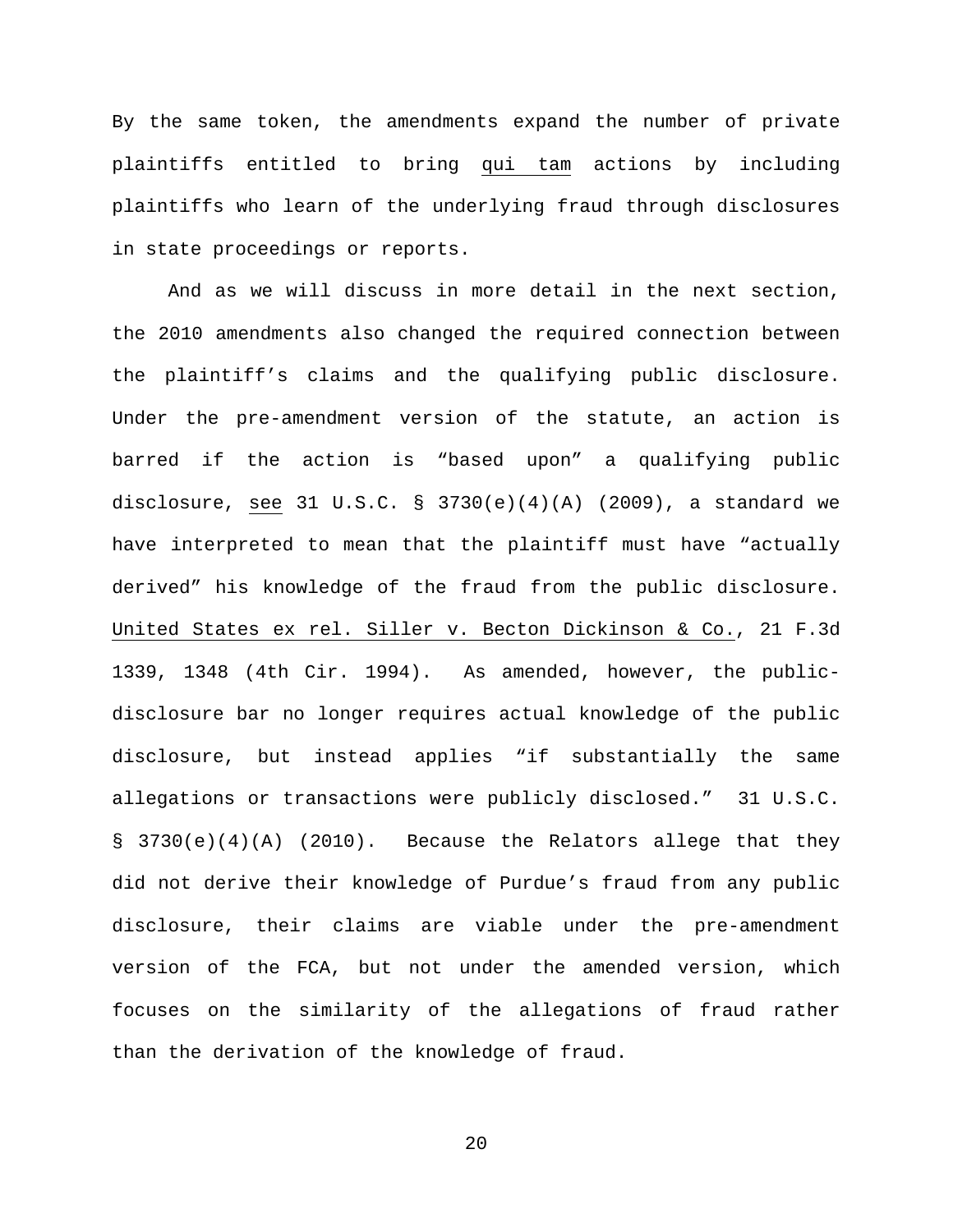We believe that these significant revisions to the statute "change[] the substance of the existing cause of action," Hughes Aircraft, 520 U.S. at 948, such that the amended statute would have retroactive effect if applied in this case. The 2010 amendments deprive Purdue of the previously available jurisdictional defense and replace it with a non-jurisdictional defense that is triggered by a substantially narrower range of public disclosures and is, even then, subject to veto by the government. See id. (1986 FCA amendment had retroactive effect because it "eliminate[d] a defense to a qui tam suit . . . and therefore change[d] the substance of the existing cause of action for qui tam defendants" (internal quotation marks and alteration omitted)); id. at 948-49 (1986 amendment "create[d] a new cause of action" by "exten[ding] . . . an FCA cause of action to private parties in circumstances where the action was previously foreclosed" (internal quotation marks omitted)). The 2010 amendments similarly imperil the Relators' right to assert their claims against Purdue, a right they possessed and could have acted upon up until the moment that the amendments took effect. See Landgraf, 511 U.S. at 269 (statute has retroactive effect if it "takes away or impairs vested rights acquired under existing laws" (internal quotation marks omitted)); cf. Brown v. Angelone, 150 F.3d 370, 373 (4th Cir. 1998) ("When application of a new limitation period would wholly eliminate claims for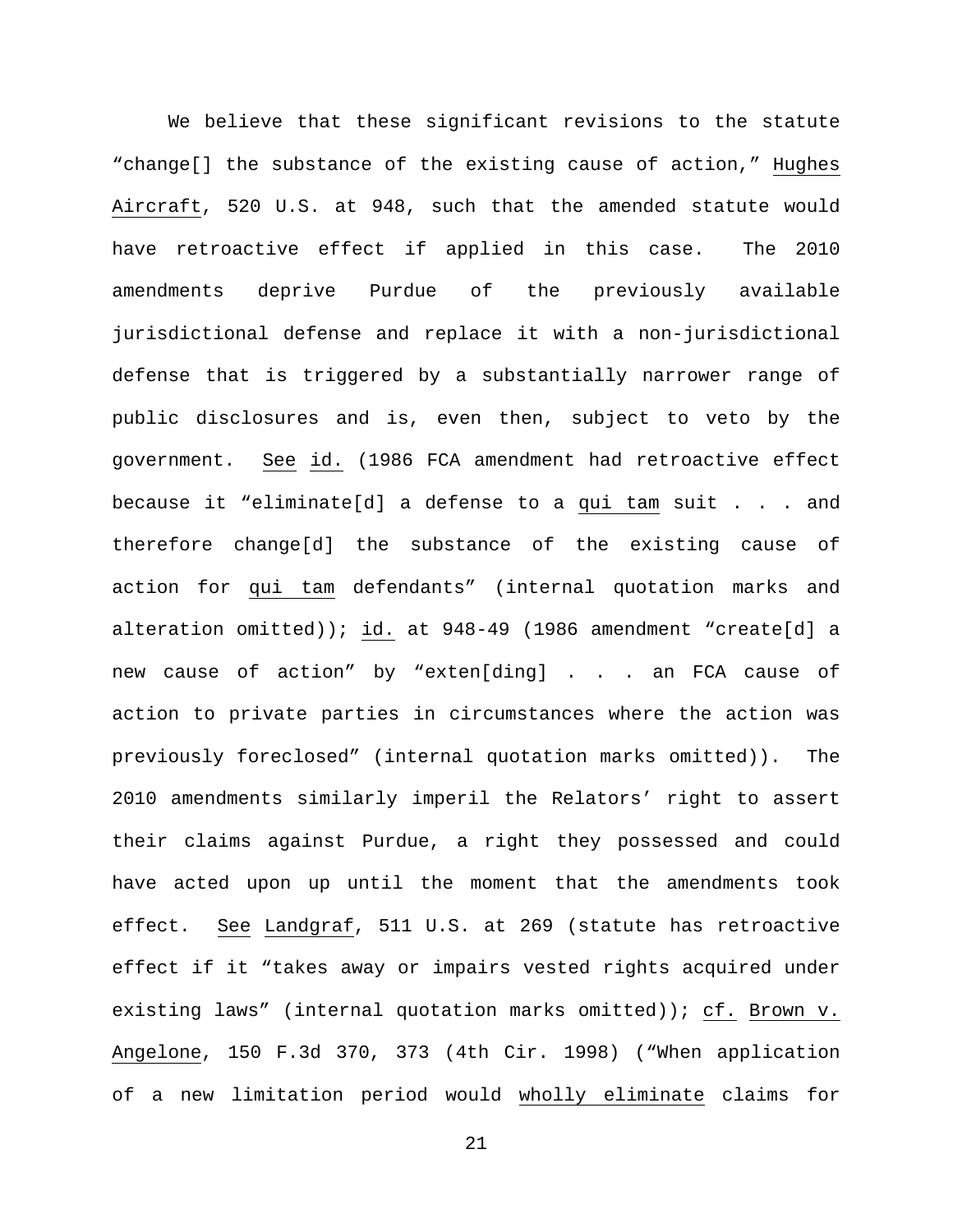substantive rights or remedial actions considered timely under the old law, the application is impermissibly retroactive. The legislature cannot extinguish an existing cause of action by enacting a new limitation period without first providing a reasonable time after the effective date of the new limitation period in which to initiate the action." (citations and internal quotation marks omitted)). Accordingly, because the 2010 amendments have retroactive effect and the legislation is silent as to retroactivity, the 2010 version of the public-disclosure bar cannot be applied in this case, notwithstanding the fact that the complaint was filed after the effective date of the amendments. See Hughes Aircraft, 520 U.S. at 946 (declining to apply 1986 FCA amendments to action alleging pre-amendment fraud that was commenced after the effective date of the amendments).

B.

Having concluded that the pre-2010 version of  $\S$  3730(e)(4) applies, we turn to the question of whether the publicdisclosure bar requires dismissal of this action.

As previously noted, the pre-amendment version of the public-disclosure bar provides that:

No court shall have jurisdiction over an action under this section based upon the public disclosure of allegations or transactions in a criminal, civil, or administrative hearing, in a congressional,<br>administrative, or Government Accounting Office administrative, or report, hearing, audit, or investigation, or from the news media, unless the action is brought by the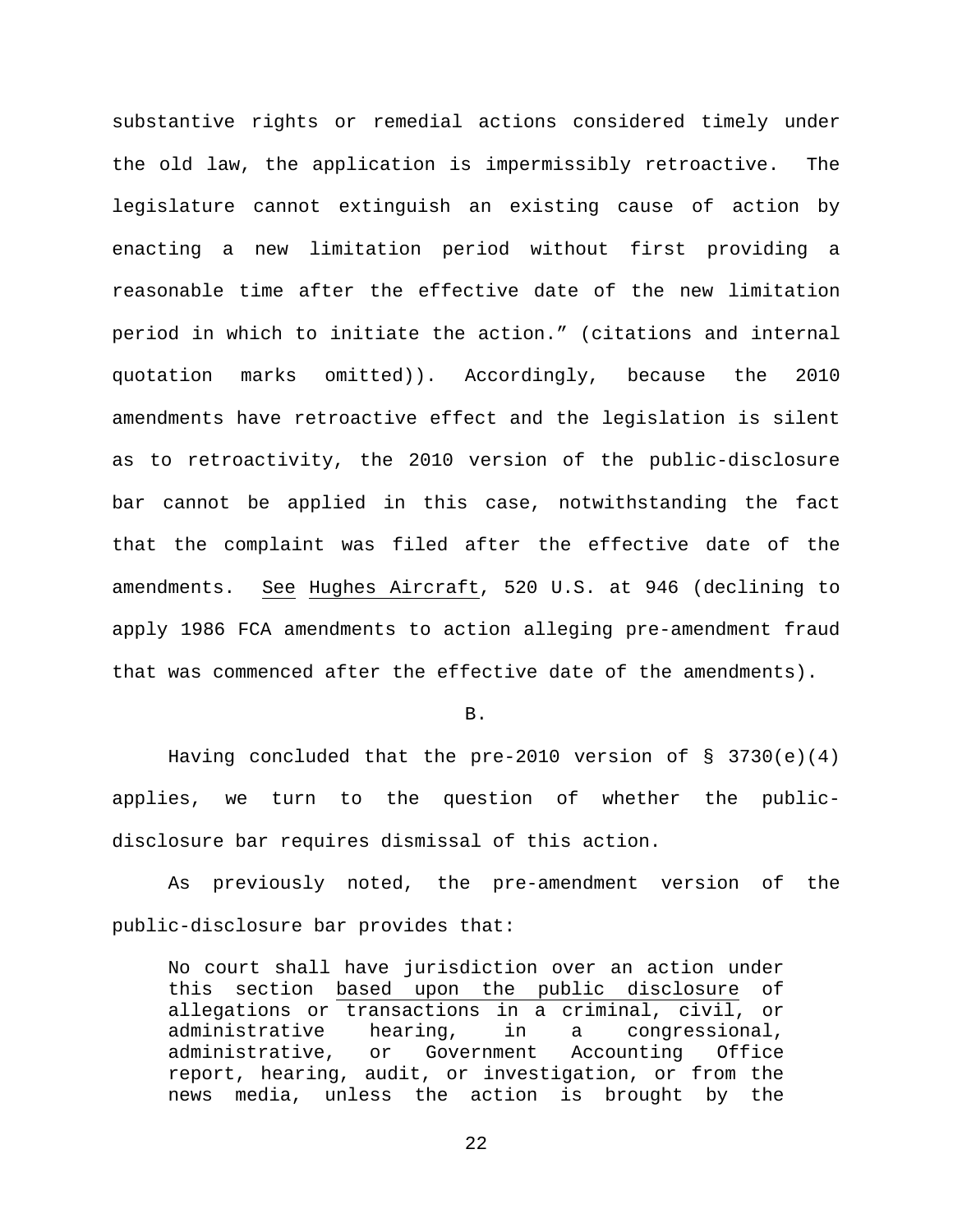Attorney General or the person bringing the action is an original source of the information.

31 U.S.C. § 3730(e)(4)(A) (2005) (emphasis added). Although most circuits have interpreted the "based upon" language to bar actions where the allegations of fraud were "supported by" or "substantially similar" to fraud that had been publicly disclosed, see, e.g., United States ex rel. Mistick PBT v. Housing Auth., 186 F.3d 376, 386 (3d Cir. 1999) (collecting cases), this circuit has interpreted the clause as barring only those actions where the relator's knowledge of the fraud alleged was actually derived from the public disclosure itself. See Siller, 21 F.3d at 1348 ("[A] relator's action is 'based upon' a public disclosure of allegations only where the relator has actually derived from *that* disclosure the allegations upon which his qui tam action is based." (emphasis added)). The publicdisclosure bar applies and requires dismissal if the action is "even partly" derived from prior public disclosures. See United States ex rel. Vuyyuru v. Jadhav, 555 F.3d 337, 351 (4th Cir. 2009).

Whether a relator derived his knowledge of the fraud from a public disclosure is a jurisdictional fact to be resolved by the district court. See id. at 348, 350; Siller, 21 F.3d at 1349. Although the district court dismissed this action on res judicata grounds without addressing the public-disclosure bar,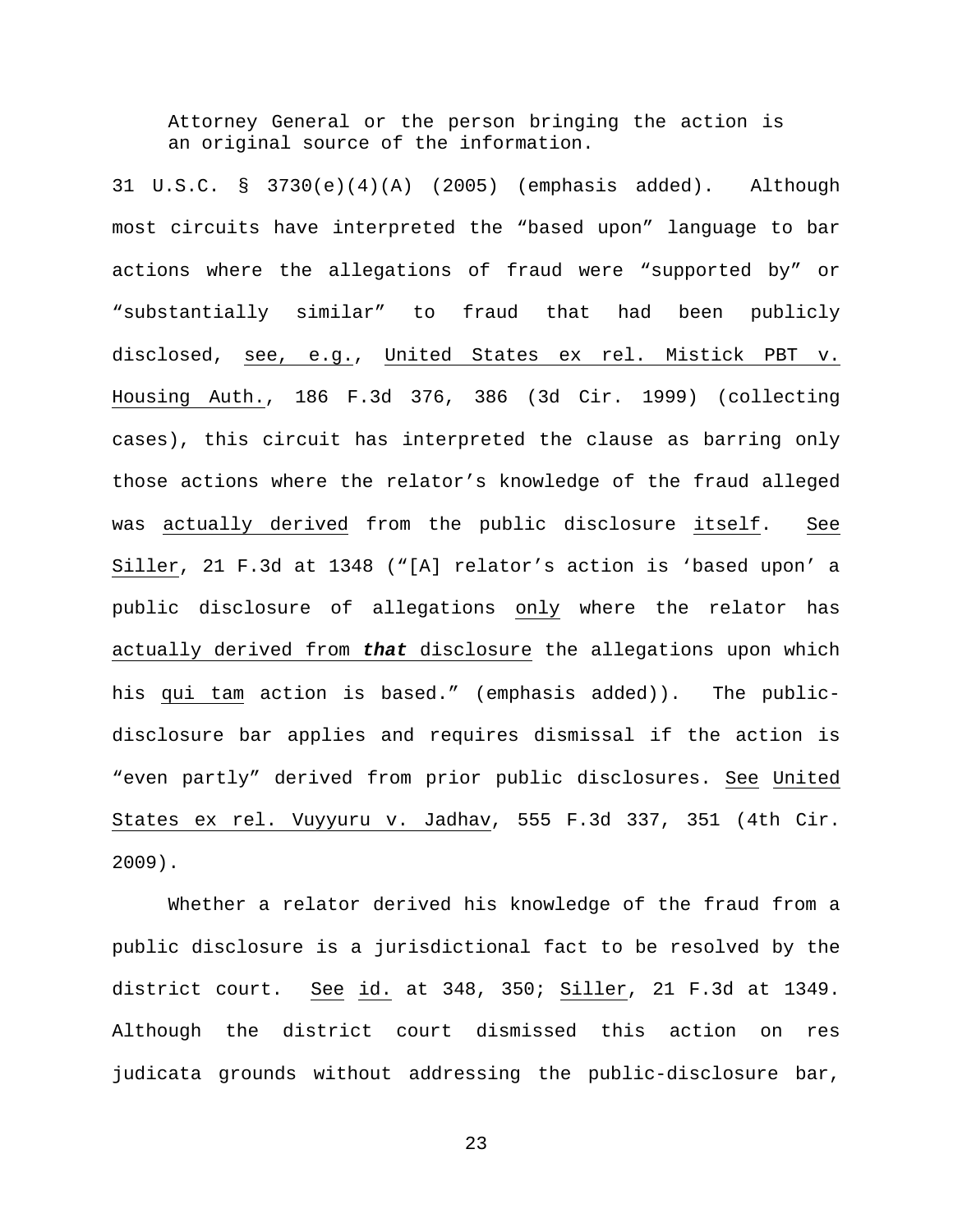Purdue contends that the record nonetheless establishes that the allegations in this action were at least partly derived from the publicly disclosed allegations contained in the Qui Tam I complaint. Purdue points out that the allegations of the complaints in Qui Tam I and Qui Tam II are nearly identical, and that many of the allegations in Qui Tam II are verbatim copies of Qui Tam I allegations. In Purdue's view, "[t]he verbatim overlap of the complaints forecloses any argument that the complaint in this action was not at least partly based on the . . . [c]omplaint in Qui Tam I." Br. of Resp't at 31. We disagree.

Under Siller, the question is not whether the allegations set out in the relator's complaint are similar to publicly disclosed allegations of fraud; the question is whether the relator's knowledge of the fraud was actually derived from the public disclosure – that is, whether the relator learned about the fraud from the public disclosure. See Siller, 21 F.3d at 1347, 1348 ("[T]he only fair construction" of § 3730(e)(4) is that "a qui tam action is only 'based upon' a public disclosure where the relator has actually derived from that disclosure *the knowledge of the facts* underlying his action." (emphasis added)); see also id. at 1348 (explaining that an FCA action could "include[] allegations that happen to be similar (even identical) to those already publicly disclosed, but were not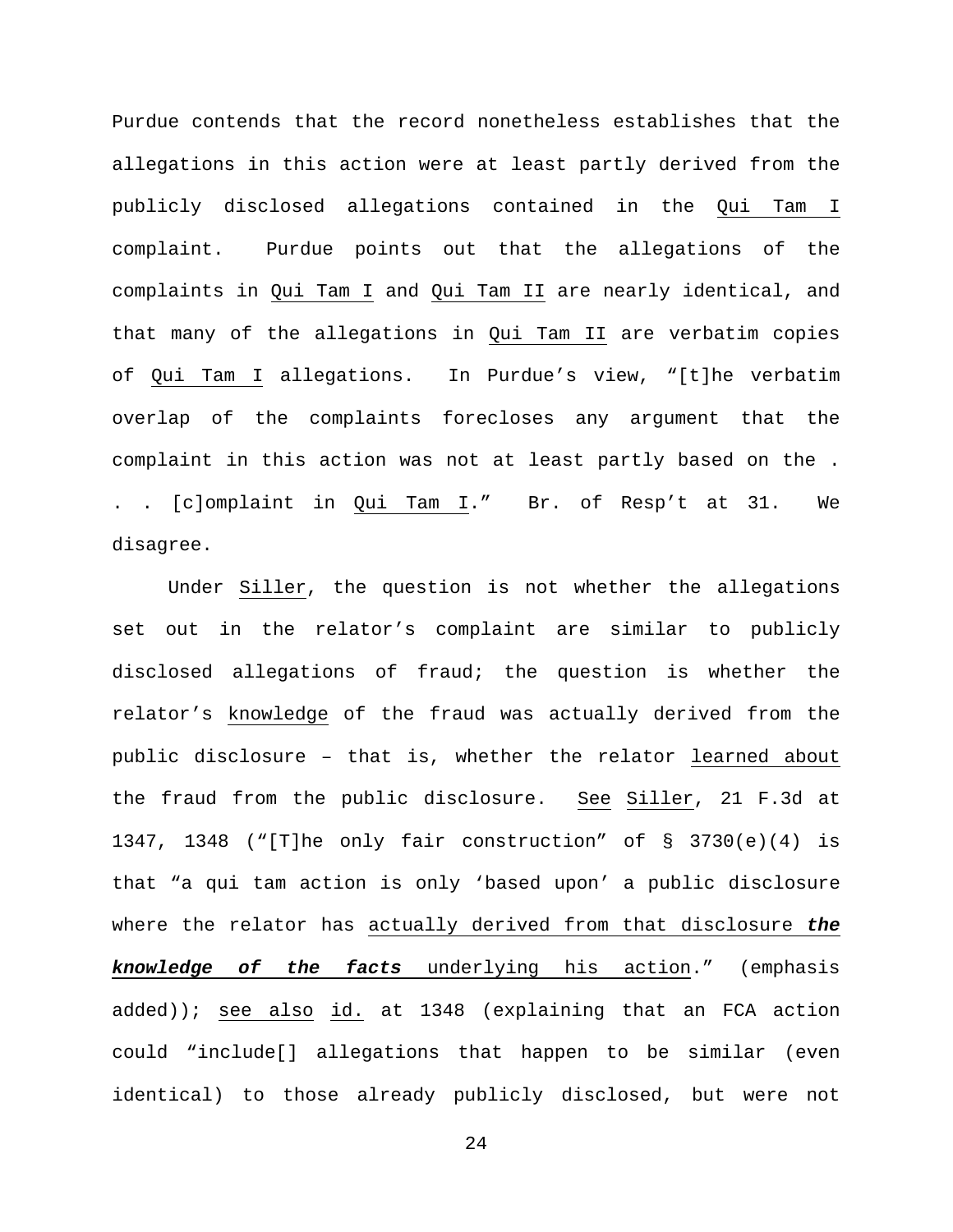actually derived from those public disclosures"). Indeed, the standard urged by Purdue is the standard adopted by other circuits but rejected by Siller. See id. ("We are aware . . . that other circuits have not embraced this interpretation of the phrase, assuming instead that an action is based upon a public disclosure of allegations if its allegations are identical or similar to those already publicly disclosed.").

The Relators both submitted affidavits to the district court asserting that their knowledge of Purdue's fraud was not derived from the Qui Tam I complaint or any other qualifying public disclosure, but from conversations with Mark Radcliffe and, in Steven May's case, from his own experiences as a Purdue sales representative. The similarity between the allegations in each complaint could provide a basis for disbelieving the Relators' assertions, see Vuyyuru, 555 F.3d at 350-51, but that is an issue for the district court as fact-finder, not this court. Because the district court has not made the factual findings necessary to determine whether the public-disclosure bar precludes this action, we must remand this case to the district court for discovery and other proceedings as necessary to resolve the issues related to the applicability of the public-disclosure bar. See United States ex rel. Carter v. Halliburton Co., 710 F.3d 171, 184 (4th Cir. 2013), petition for cert. filed, 82 U.S.L.W. 3010 (June 24, 2013) ("Because the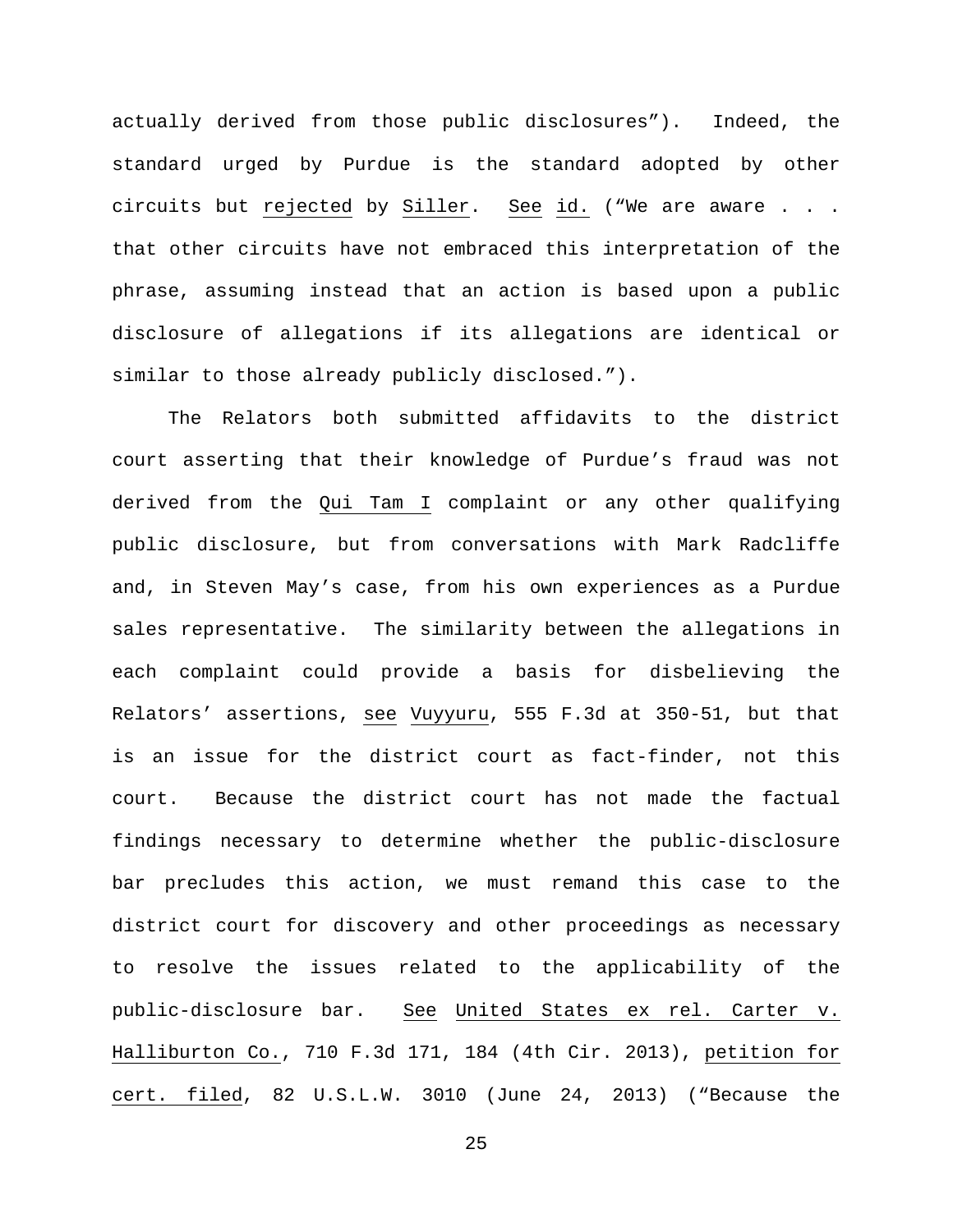district court should have the opportunity in the first instance to address the facts relevant to public disclosure, we remand this issue to the district court."); Siller, 21 F.3d at 1349 (remanding for district court to determine whether allegations were "actually derived" from prior suit). If the district court determines that the Relators' knowledge of the fraud alleged here was actually derived, even in part, from a qualifying public disclosure and that the Relators are not original sources of the information, then the district court must dismiss this action for lack of subject-matter jurisdiction. See Vuyyuru, 555 F.3d at 355.

# IV.

Purdue makes two additional arguments for sustaining the district court's dismissal of this action that do not require extended discussion.

First, Purdue contends that dismissal was proper because the Relators' complaint fails to allege fraud with the specificity required by Rule 9 of the Rules of Civil Procedure. We disagree. Assuming without deciding that the complaint does not allege the fraudulent conduct with the specificity required by Rule 9, see U.S. ex rel. Nathan v. Takeda Pharm. N. Am., Inc., 707 F.3d 451, 456-57 (4th Cir. 2013), petition for cert.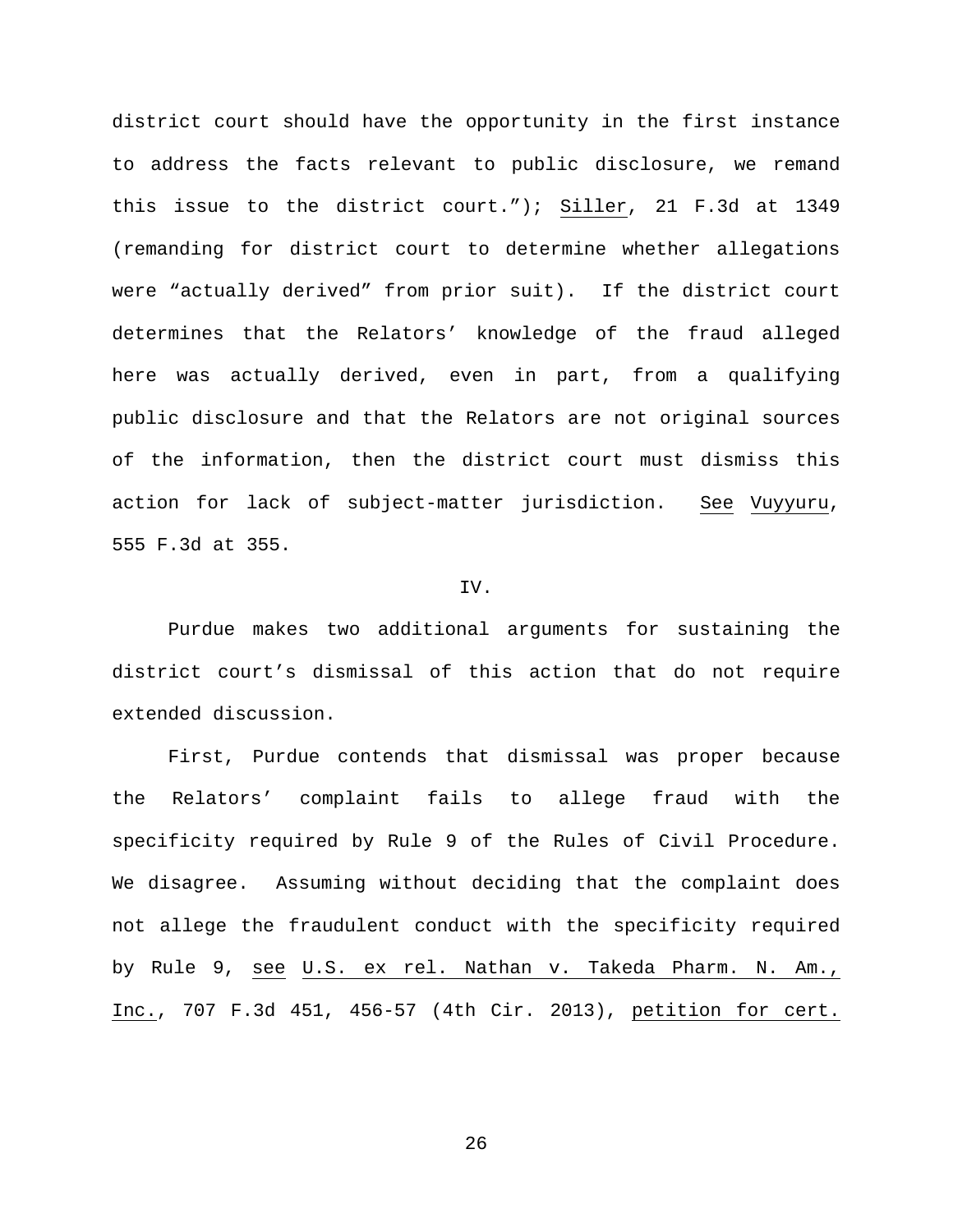filed, 81 U.S.L.W. 3[6](#page-26-0)50 (May 10, 2013), $^6$  the Relators have yet to amend their complaint, and they requested an opportunity to amend if the court believed the allegations deficient. Leave to amend a complaint should generally be freely granted, and there is at present no basis in the record for this court to conclude that any efforts to amend would be futile or otherwise improper. See, e.g., Mayfield v. NASCAR, Inc., 674 F.3d 369, 379 (4th Cir. 2012) ("[A] request to amend should only be denied if one of three facts is present: the amendment would be prejudicial to the opposing party, there has been bad faith on the part of the moving party, or amendment would be futile." (internal quotation marks omitted)). Because the Relators have not had the opportunity to amend their complaint, we believe it would be improper to rely on any Rule 9 deficiencies to affirm the district court's dismissal of the action with prejudice. The district court on remand is free to consider Purdue's Rule 9 argument in the first instance.

Second, Purdue argues that we can affirm the district court's order because dismissal is required by the FCA's "first to file" bar. See 31 U.S.C. 3730(b)(5). Section 3730(b)(5) provides that "[w]hen a person brings an action under this

<span id="page-26-0"></span> $6$  On October 7, 2013, the Supreme Court invited the Solicitor General to express the views of the United States on the pending petition.